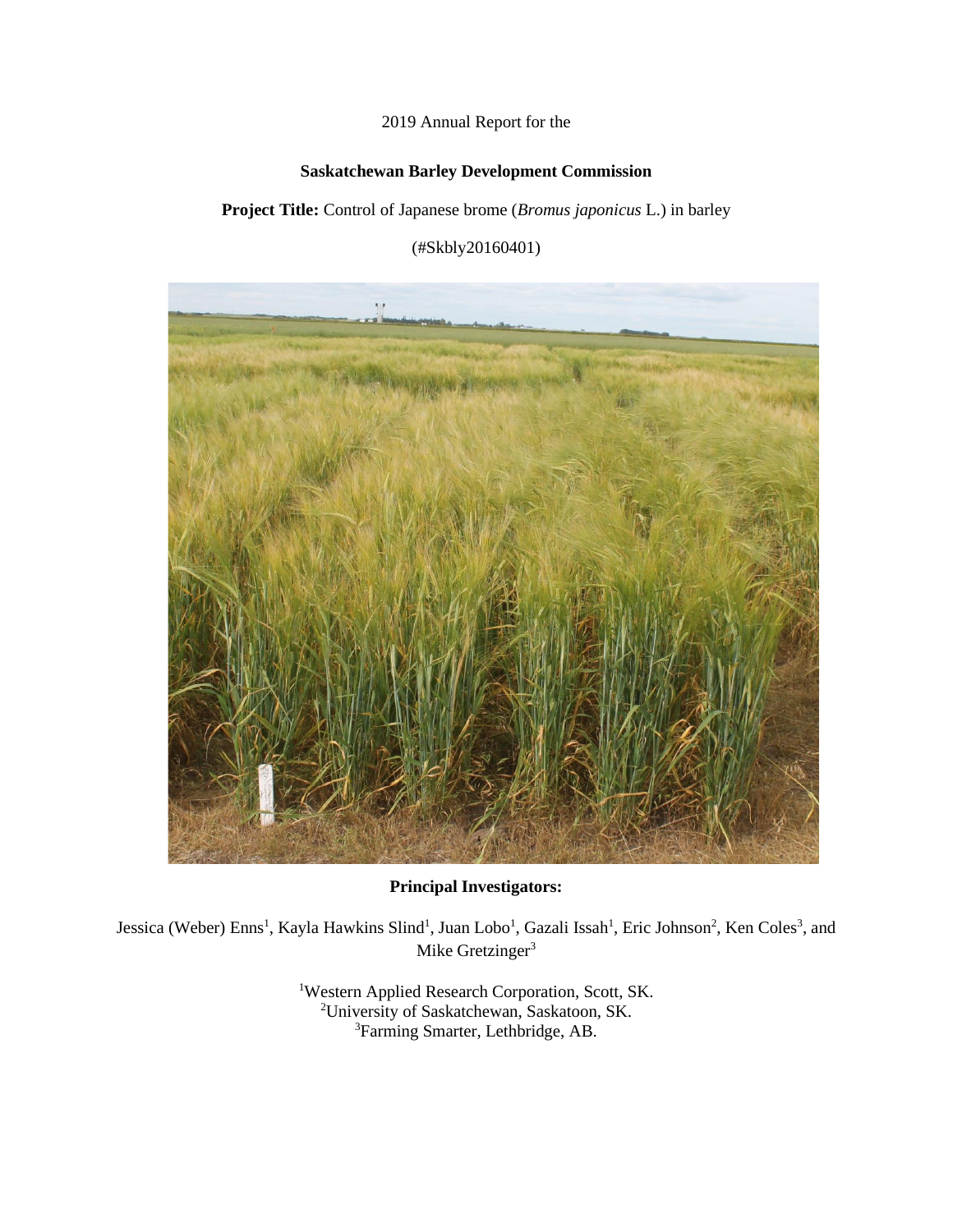## **Project Identification**

- **1. Project Title:** Control of Japanese brome (*Bromus japonicus* L.) in barley
- **2. Project Number:** (#Skbly20160401)
- **3. Producer Group Sponsoring the Project:** Saskatchewan Barley Development Commission
- **4. Project Location(s):** Scott, Saskatchewan; Lethbridge, Alberta
- **5. Project start and end dates (month & year):** May 1, 2016 to December 30, 2019
- **6. Project contact person & contact details:**

Jill McDonald, Administrator Saskatchewan Barley Development Commission Bay 6A - 3602 Taylor Street East Saskatoon, Saskatchewan S7H 5H9 Email: [jmcdonald@saskbarleycommission.ca](mailto:jmcdonald@saskbarleycommission.ca)

Jessica (Weber) Enns, General Manager Western Applied Research Corporation Box 89 Highway 374 Scott, SK Email: [Jessica.weber@warc.ca](mailto:Jessica.weber@warc.ca)

## **Objectives and Rationale**

## **7. Project objectives:**

There are three main objectives of this study:

- 1) To determine crop tolerance to various herbicide combinations and application timing
- 2) To determine the best herbicide combination and application timing to control Japanese brome
- 3) Pursue a potential Minor Use Registration for control of Japanese brome in barley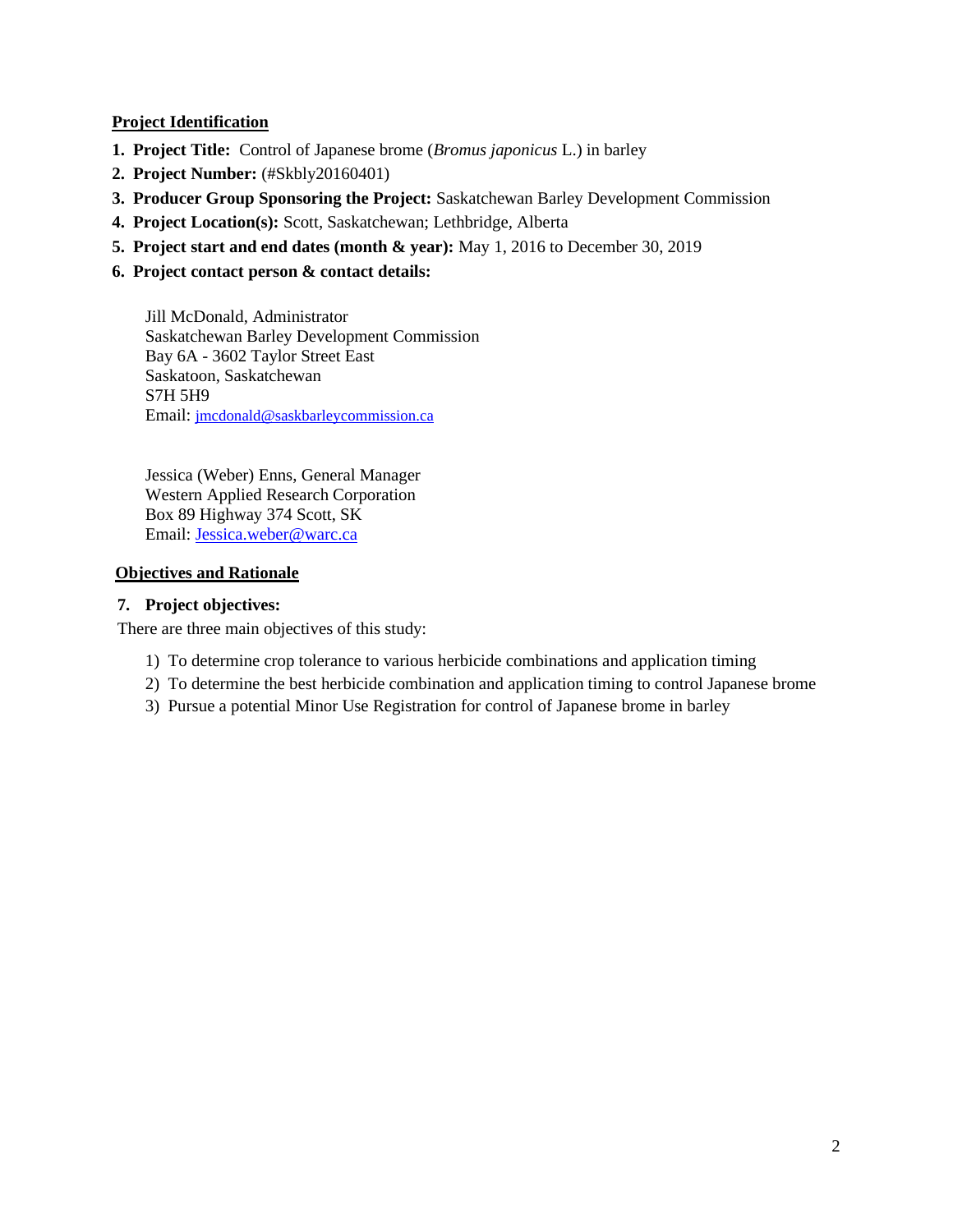#### **Project Rationale:**

Japanese brome (*Bromus japonicas L.*) is usually regarded as a noxious weed on rangelands and prairies because it competes with native perennials for water and nutrients (Anderson et al., 1999; Gartner et al., 1976). In North America, it is common in northern mixed grass prairies (Ogle et al., 2003) and can inhabit old fields, rangelands (especially depleted rangelands), pastures, hayfields, gardens, roadsides, industrial sites, and disturbed areas (Barkworth et al., 2007; Darbyshire, 2003; Davis, 1993; Kirkland and Brenzil, 2007; Whitson et al., 1992). Most notability, it is also a troublesome weed in cultivated cropland.

In Canada, Japanese brome has been reported in all provinces except Prince Edward Island and Newfoundland and Labrador (Brouillet et al. 2016). There are reports indicating that Japanese brome is expanding its range (Darbyshire 2003). In Ontario, there is an early record of this species from 1912 and additional scattered records until 1948, after which records increased rapidly (Dore and McNeill 1980). By 1980, Japanese brome was widely established in the southwestern counties and "threatening to spread throughout southern Ontario" (Dore and McNeill 1980). In western Canada, it was found in a few districts of Alberta but was not yet common in the 1960s (Budd and Best 1964); by 1980, it was described as "abundant in the dry lands of southern Alberta and adjacent British Columbia" (Dore and McNeill 1980). Now Japanese brome often occurs in mixed infestations with *Bromus tectorum* in the southern interior of British Columbia (Gayton and Miller 2012), southwestern and central Saskatchewan and Alberta (Kirkland and Brenzil 2007).

Japanese brome infestations are an increasing concern to producers. As a winter annual, it is capable of germinating in the late fall and overwintering as semi-dormant seedlings or rosettes. Japanese brome has excellent winter hardiness as it can survive freezing winter temperatures that are similar to or exceeds the hardiest winter wheat cultivars (O'Connor et al. 1991). This provides Japanese brome with a competitive advantage to spring crops, as it often germinates in the early spring (Beck 2016; Upadhyaya et al. 1986; Gartner et al., 1976). Japanese brome flowers in late May and are prolific seed producers, often producing between 38,000 and 94,000 seeds m<sup>-2</sup> (Beck 2016). Downy brome, a related species to Japanese brome, can reduce winter wheat yields by 10%, 15% and 20% with weed densities of 24, 40 and 65 plants  $m<sup>2</sup>$ , respectively (Stahlman and Miller 1990). Yield loss in winter wheat was two to five times higher when downy brome emerged within 3 wk of winter wheat emergence, compared with downy brome that emerged 6 wk after wheat emergence (Blackshaw 1993). There is no information available on yield losses from Japanese brome interference in barley, however, Li et al. (2016) reported an economic threshold of four to five plants m<sup>-2</sup> in wheat in China. As this weed is a prolific seed producer and an aggressive competitor, it is critical to limit Japanese brome infestation and population densities during early years of establishment.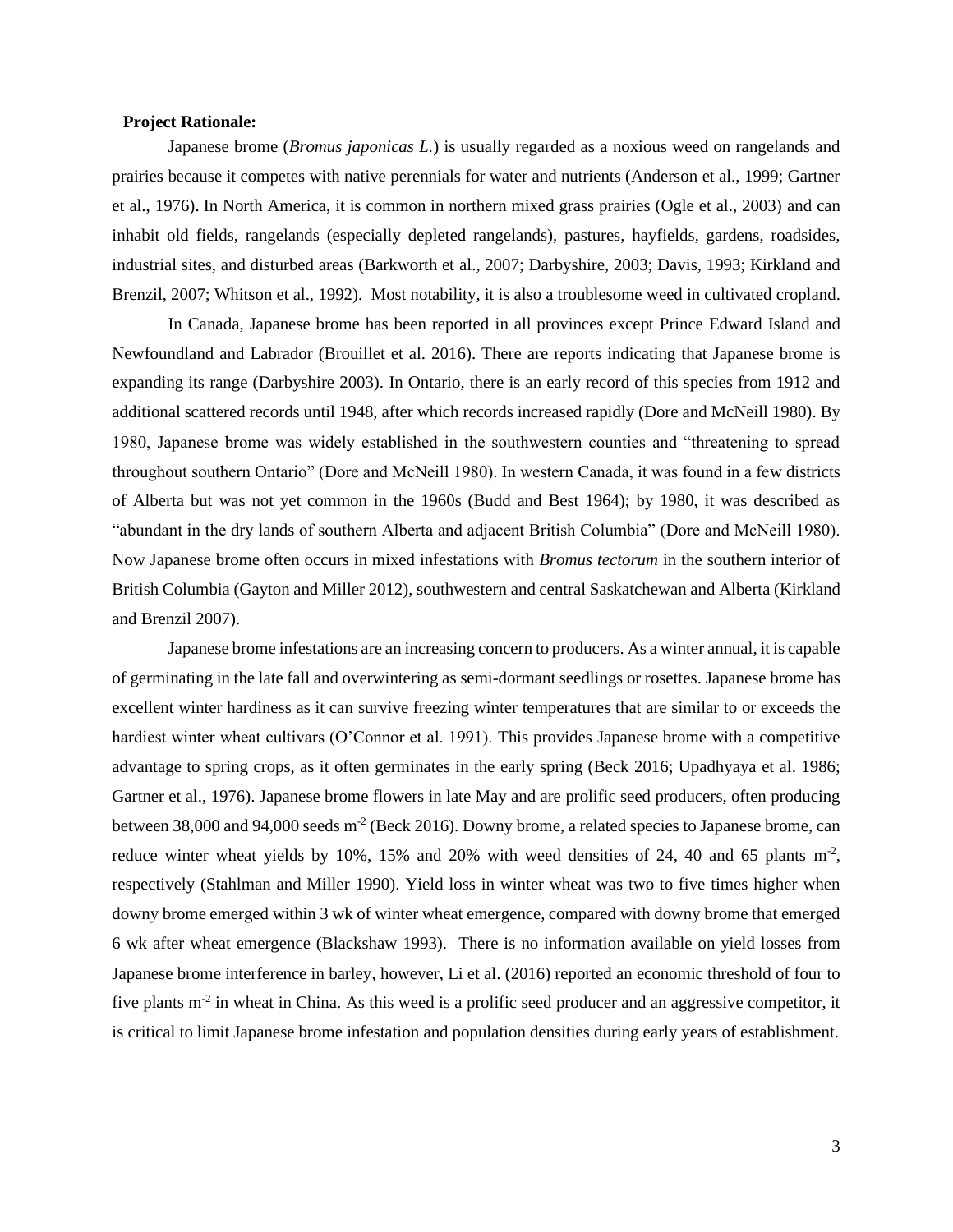Mechanical weed methods may increase, sometimes greatly, Japanese brome populations. Therefore, best way to prevent or minimize Japanese brome invasion is to minimize soil disturbance and utilize chemical control options for an effective management strategy. There are two acetolactate synthase (ALS)–inhibiting herbicides, pyroxsulam and thiencarbazone, registered for Japanese brome control (Anonymous, 2015). However, repeated use of ALS-inhibiting herbicides (propoxycarbazone-sodium, pyroxsulam and sulfosulfuron) has selected for ALS inhibitor–resistant biotypes. Heap (2015) reported herbicide resistant biotypes in winter wheat in Kansas, 2007. Furthermore, much of the registered products to control Japanese brome are not registered for barley production. Flumioxazin is a protoporphyrinogen oxidase (PPO) inhibitor that is registered as a pre- seed herbicide in spring wheat. There are two studies indicating that flumioxazin may provide suppression of Japanese brome (Lyon et al. 2013; Johnson et al. 2018), however, the use of flumioxazin for Japanese brome control in malt barley has not been evaluated.

\_\_\_\_\_\_\_\_\_\_\_\_\_\_\_\_\_\_\_\_\_\_\_\_\_\_\_\_\_\_\_\_\_\_\_\_\_\_\_\_\_\_\_\_\_\_\_\_\_\_\_\_\_\_\_\_\_\_\_\_\_\_\_\_\_\_\_\_\_\_\_\_\_\_\_\_\_\_\_\_\_\_\_\_

#### **8. Methodology:**

This study was located at Scott, Saskatchewan in 2017, 2018 and 2019 and Lethbridge, Alberta in 2017. The experiment set up was a randomized complete block design (RCBD) with four replications. The treatments consisted of four herbicides (glyphosate, flumioxazin, pinoxaden, and triallate) applied alone and in-combination at two application timings (fall vs. spring) (Table 1). The flumioxazin application rates were based on the current recommended pre-seed application rates for spring wheat of 70 and 105 g ai/ha (low vs. high). Triallate applications always occurred in the fall and were in-corporate prior to fall applications of flumioxazin. Pinoxaden applications occurred post-emergent at the 3-4 leaf stage of the barley. In total, there were seventeen herbicide combinations evaluated to control Japanese brome in malt barley (Table 1). Fertilizer was applied according to soil test recommendations. Pesticides were also applied as and when required (Appendix A1). Plant density was assessed by counting two one-meter rows in the front and back of the plot for a total of four rows per plot. The average of the four rows was converted to plants m-2 based on 10-inch spacing at Scott and a 9.5-inch row spacing in Lethbridge. Crop phytotoxicity was measured on a visual scale rate of 0 (no injury) to 100 (severe) relative to the control treatment. Ratings were done 7 and 21 days after application (DAA) of post-emergence pinoxaden. Weed control ratings at 7 and 21 DAA were also assessed based on a visual scale rate of 0 (check plots) to 100 (control) relative to the control treatment (Appendix B). Crop phytotoxicity ratings at 7DAA and 21 DAA were not collected at Lethbridge in 2017. Plant biomass was assessed for the malt barley and Japanese brome by collecting two 0.5 m<sup>-2</sup> quadrats per plot at the front and back. The samples were dried and weighed to collected the dry weight. Japanese brome biomass samples were not collected at Lethbridge, 2017. Grain yield was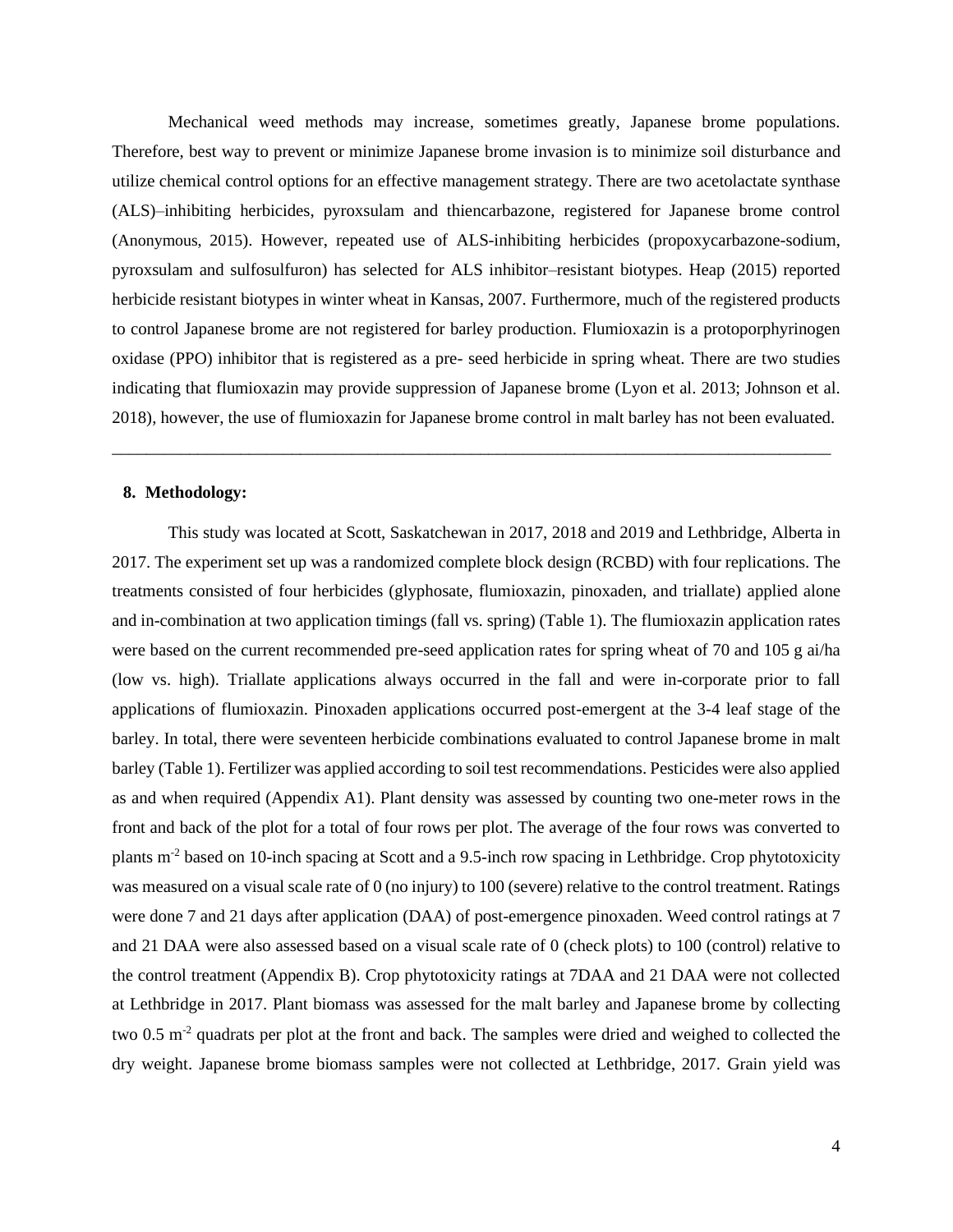determined from cleaned harvested grain samples and corrected to 14% moisture content. Quality parameters measured were thousand kernel weight (TKW) and bushel weight (BW).

| Table 1. Treatment list, products, rates and herbicide application timings. |                                        |                                        |                                     |  |  |
|-----------------------------------------------------------------------------|----------------------------------------|----------------------------------------|-------------------------------------|--|--|
| <b>Treatment</b><br>number                                                  | Herbicide                              | <b>Rate</b> $(g \text{ a.i.} ha^{-1})$ | <b>Application</b><br><b>Timing</b> |  |  |
| 1                                                                           | <b>Unsprayed Check</b>                 |                                        |                                     |  |  |
| $\overline{2}$                                                              | Glyphosate <sup>A</sup>                | 900                                    | Fall                                |  |  |
| $\overline{\mathbf{3}}$                                                     | Glyphosate                             | 900                                    | Spring                              |  |  |
| $\overline{\mathbf{4}}$                                                     | Flumioxazin $B \&$ Glyphosate          | 70 & 900                               | Fall                                |  |  |
| 5                                                                           | Flumioxazin & Glyphosate               | 105 & 900                              | Fall                                |  |  |
| 6                                                                           | Flumioxazin & Glyphosate               | 70 & 900                               | Spring                              |  |  |
| 7                                                                           | Flumioxazin & Glyphosate               | 105 & 900                              | Spring                              |  |  |
| 8                                                                           | Pinoxaden                              | 60                                     | POST-                               |  |  |
|                                                                             |                                        |                                        | Emergent                            |  |  |
| 9                                                                           | Flumioxazin & Glyphosate & Pinoxaden   | 70 & 900 & 60                          | Fall & POST                         |  |  |
| 10                                                                          | Flumioxazin & Glyphosate & Pinoxaden   | 105 & 900 & 60                         | Fall & POST                         |  |  |
| 11                                                                          | Flumioxazin & Glyphosate & Pinoxaden   | 70 & 900 & 60                          | Spring & POST                       |  |  |
| 12                                                                          | Flumioxazin & Glyphosate & Pinoxaden   | 105 & 900 & 60                         | Spring & POST                       |  |  |
| 13                                                                          | Triallate                              | 1400                                   | Fall                                |  |  |
| 14                                                                          | Triallate & Flumioxazin & Glyphosate   | 1400 & 70 & 900                        | Fall                                |  |  |
| 15                                                                          | Triallate & Flumioxazin & Glyphosate   | 1400 & 105 & 900                       | Fall                                |  |  |
| 16                                                                          | Triallate & (Flumioxazin & Glyphosate) | 1400 & 70 & 900                        | Fall & Spring                       |  |  |
| 17                                                                          | Triallate & (Flumioxazin & Glyphosate) | 1400 & 105 & 900                       | Fall & Spring                       |  |  |

<sup>A</sup> Glyphosate formulated as Roundup Transorb 540

<sup>B</sup> Flumioxazin formulated as Valtera

<sup>C</sup> Pinoxaden formulated as Axial

The data was separated by site-year due to differences in environmental conditions resulting in various responses of the crop and weed to the herbicide applications. To provide the clearest explanation of the results, the site years were separated. While this approach creates challenges for summarizing the results in a simple and precise manner, it would be inappropriate to compare values directly across site-years for many variables and misleading to simply average data across sites given the high variability and, at times, contrasting results. Data were analyzed using the Mixed procedure of SAS with the effects of treatment (herbicide x timing) considered fixed and replicate effects considered random. Individual treatment means were separated using Fisher's protected LSD test. The overall treatment effects and differences between individual means were considered significant at  $P \le 0.05$ .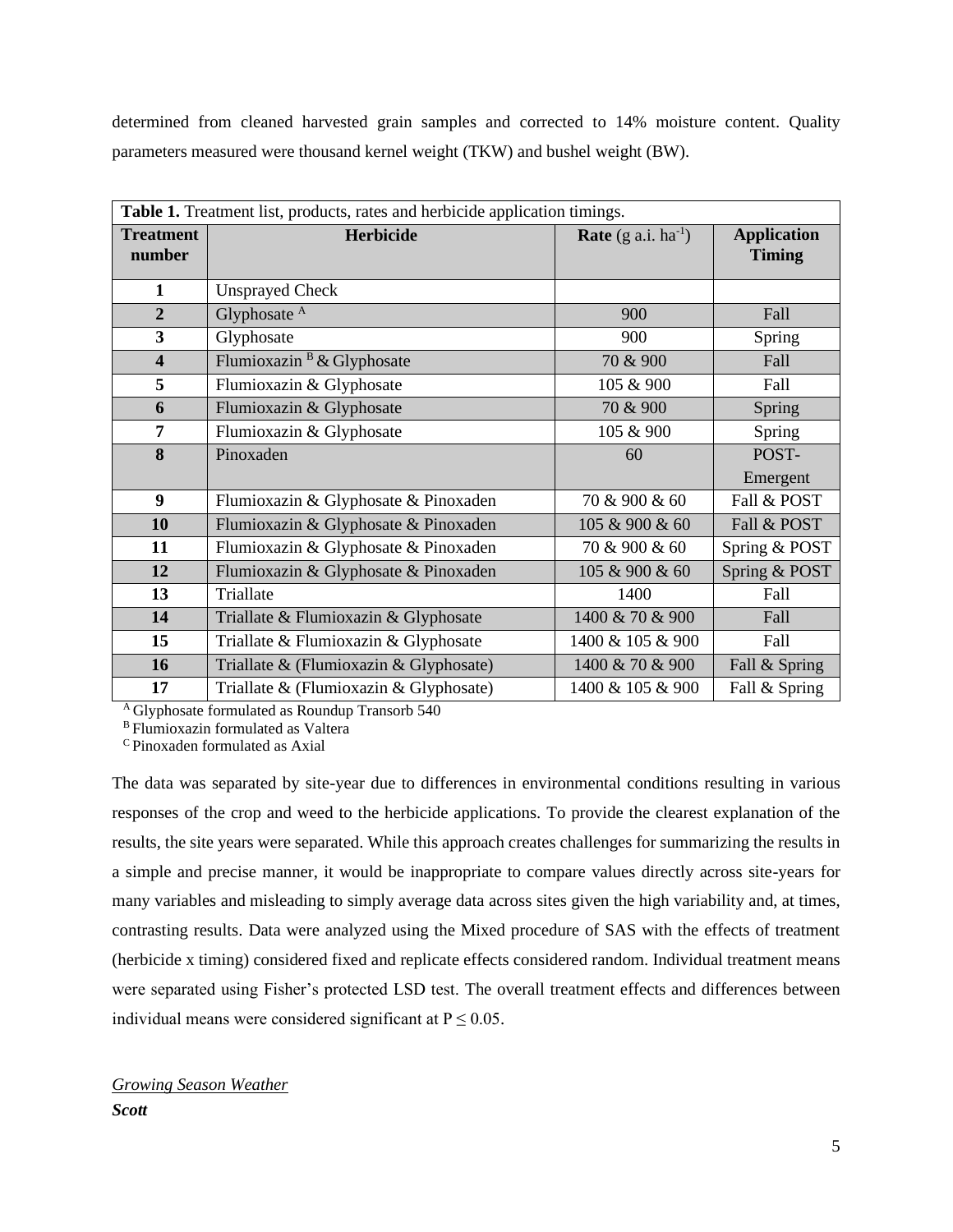The 2017 growing season started with great soil moisture in April and May with 30.9 mm and 69 mm of precipitation, respectively. Midseason growing conditions in June and July were very dry with less than half precipitation compared to the long-term average. Throughout the growing season, the temperature was very similar to the long-term average. Growing degree days were higher than the long-term average for the months of May to July and lower for August and September (Table 2).

The 2018 growing season started out moderately dry in April with only 8.5 mm of precipitation. May, June, and August were far below the long-term average, while July and August were above. Overall, when looking at the accumulated amount of precipitation in 2018 from April to October, there was 12.2 mm less than the long-term total. Throughout the growing season, May and September 2018 were both 5°C colder than the long-term average while May and June were 2-3°C warmer. The temperature was very similar to the long-term average in July and August (Table 2). Two destructive environmental events occurred during the growing season: a wind storm of  $157 \text{ km hr}^{-1}$  gust on June 9th and a hail storm on July 21st.

The 2019 growing season started out extremely dry in April with only 6.1mm of precipitation and continued into May with 12.7mm. The average temperatures of April and May fell well within the longterm average of 4.2 $\degree$ C and 9.1 $\degree$ C. The month of June also had normal temperatures (14.9 $\degree$ C) but precipitation increased by 28.6% (97.7mm) compared to the long-term average. July was a slightly colder month with a decline of  $1.2^{\circ}$ C lower than the long-term average with higher than normal precipitation of 107.8 mm compared to 69.4mm. August was far below the long-term rainfall average with 18mm and cooler temperatures throughout the majority of the month with a few exceptionally warm days. September temperatures on average were normal, however, temperatures were higher at the beginning of the month and were substantially lower in the last 2 weeks normal. Precipitation in September was 37% higher compared to the long-term average. There was also a snow fall event that occurred on September 29th. On average, there was 120.5 less growing degree days compared to the long-term average (Table 2). The majority of these days fell between July and August, resulting in a delayed crop maturity.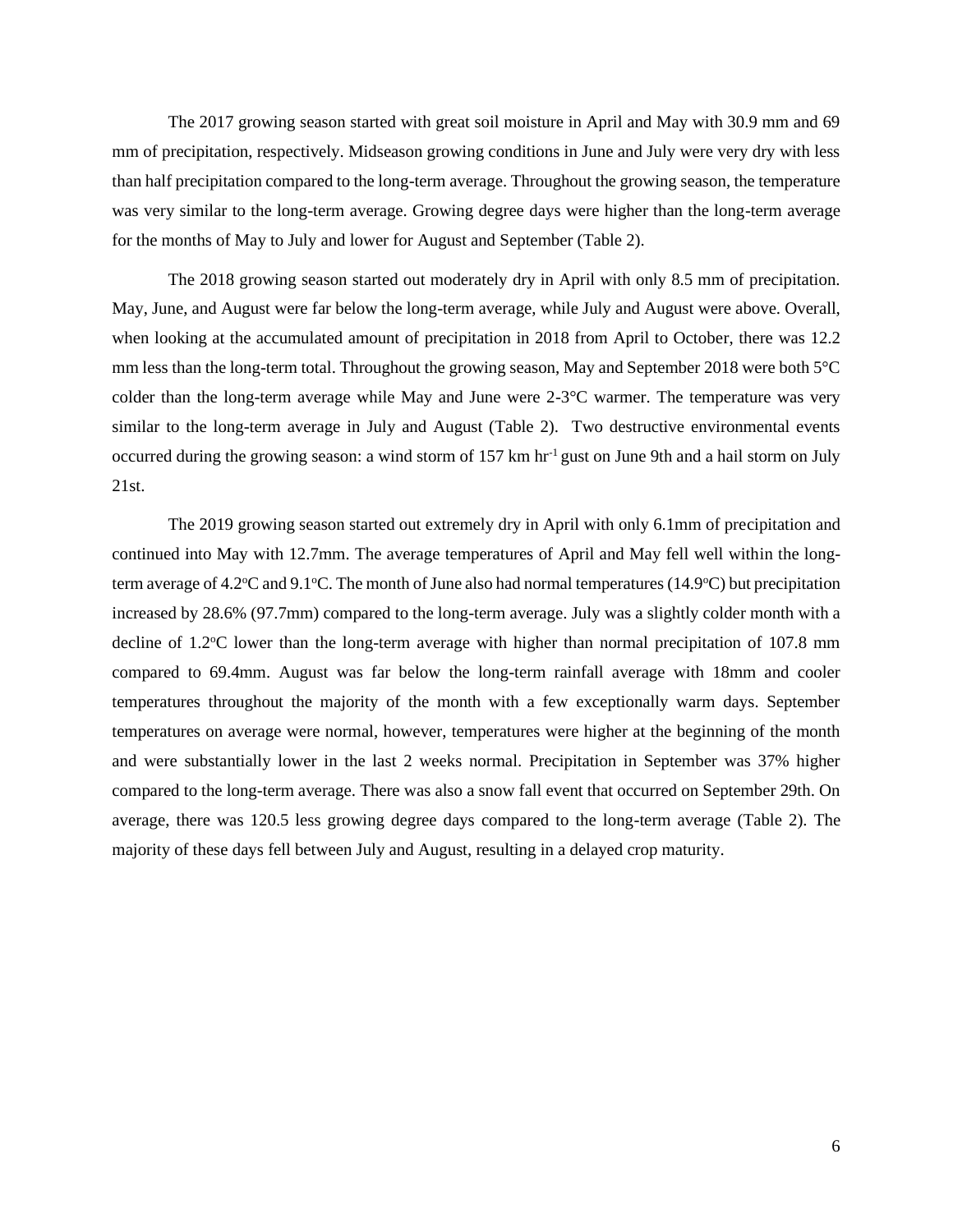**Table 2.** Mean monthly temperature and precipitation accumulated from April to October in 2016, 2017, 2018 and 2019 at Scott, SK.

| Year         | April  | <b>May</b> | June | <b>July</b> | <b>August</b>                                  | Sept. | Oct. | <b>Average/Total</b> |
|--------------|--------|------------|------|-------------|------------------------------------------------|-------|------|----------------------|
|              |        |            |      |             | -Temperature $(°C)$ -------------------------- |       |      |                      |
| 2016         | 5.9    | 12.4       | 15.8 | 17.8        | 16.2                                           | 10.9  | 1.6  | 11.5                 |
| 2017         | 3.0    | 11.5       | 15.1 | 18.3        | 16.6                                           | 11.5  | 3.8  | 11.4                 |
| 2018         | $-2.2$ | 13.6       | 16.6 | 17.5        | 15.9                                           | 6.4   | 2.1  | 10.0                 |
| 2019         | 4.2    | 9.1        | 14.9 | 16.1        | 14.4                                           | 11.3  | 0.9  | 11.7                 |
| $Long-termz$ | 3.8    | 10.8       | 14.8 | 17.3        | 16.3                                           | 11.2  | 3.4  | 11.1                 |
|              |        |            |      |             | - <i>Precipitation (mm)</i> --                 |       |      |                      |
| 2016         | 1.9    | 64.8       | 20.8 | 88.1        | 98.2                                           | 22.2  | 33.1 | 329.1                |
| 2017         | 30.9   | 69.0       | 34.3 | 22.4        | 53.0                                           | 18.9  | 20.9 | 228.5                |
| 2018         | 8.5    | 29.6       | 58   | 85.8        | 20.2                                           | 57.3  | 9.1  | 268.5                |
| 2019         | 6.1    | 12.7       | 97.7 | 107.8       | 18                                             | 41.8  | 6.6  | 284.1                |
| $Long-termz$ | 24.4   | 38.9       | 69.7 | 69.4        | 48.7                                           | 26.5  | 13.0 | 290.6                |

 $\text{z}$ Long-term average (1985 - 2014)

## *Lethbridge*

The growing season started with slightly less precipitation than the long-term average, June got drier and for the rest of the growing season conditions were very dry. The temperature was very similar to the long-term average throughout the growing season. For all the months of the growing season the growing degree days were below the long-term average (Table 3).

| <b>Table 3.</b> Mean monthly temperature, precipitation and growing degree day accumulated from April to |                                     |            |      |      |               |          |      |                      |
|----------------------------------------------------------------------------------------------------------|-------------------------------------|------------|------|------|---------------|----------|------|----------------------|
| October in 2016 and 2017 at Lethbridge, AB.                                                              |                                     |            |      |      |               |          |      |                      |
| Year                                                                                                     | <b>April</b>                        | <b>May</b> | June | July | <b>August</b> | Sept.    | Oct. | <b>Average/Total</b> |
|                                                                                                          | - Temperature $($ <sup>o</sup> C) - |            |      |      |               |          |      |                      |
| 2016                                                                                                     | 8                                   | 10.8       | 16.4 | 18.3 | 17.6          | 13.5     | 6.1  | 13.2                 |
| 2017                                                                                                     | 11.1                                | 12.7       | 16.1 | 20.4 | 18.7          | 13.8     | 6.2  | 14.1                 |
| $Long-termz$                                                                                             | 5.9                                 | 11.4       | 15   | 18.1 | 17.5          | 12.9     | 6.6  | 12.5                 |
| -Precipitation (mm)--                                                                                    |                                     |            |      |      |               |          |      |                      |
| 2016                                                                                                     | 13.8                                | 65.5       | 12.8 | 32.4 | 30.1          | 19.4     | 14.2 | 188.2                |
| 2017                                                                                                     | 26.8                                | 41.1       | 28.3 | 7.3  | 10.8          | $\theta$ | 38.7 | 153.0                |
| $Long-termz$                                                                                             | 35.1                                | 49.5       | 83.6 | 38.4 | 37.8          | 39.8     | 23.1 | 307.3                |

 $\textsuperscript{2}$ Long-term average (1985 - 2014)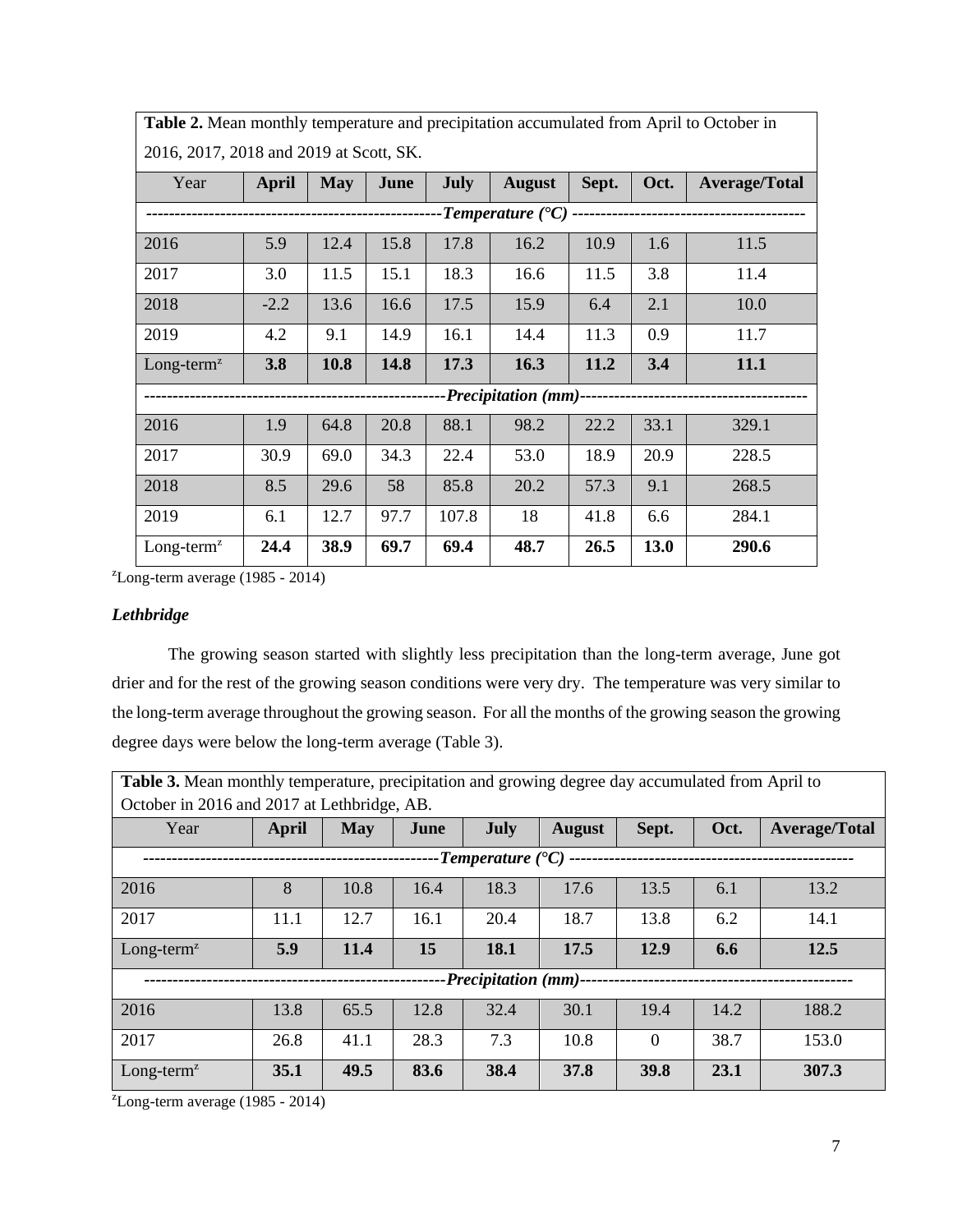## **9. Results**

#### *Crop Establishment*

Plant populations were measured to determine if pre-seed herbicide applications such as triallate and flumioxazin would influence overall crop establishment. Crop establishment at Lethbridge was quite variable among the treatments  $(P= 0.0444)$  (Fig. 1). The reductions occurred with fall and spring applied flumioxazin at both high and low rates. Additionally, the lowest plant density was recorded for the application of pinoxaden, however, as this product was applied after plant counts occurred the reduction can not be linked to the herbicide application. The differences in plant densities is likely associated with the dry weather conditions that persisted in Lethbridge and the location of the irrigation pivot rather than a response to herbicide application.



Figure 1. Plant density (plants m<sup>-2</sup>) for all treatments at Lethbridge, AB in 2017. All treatments with flumioxazin included glyphosate.

Crop establishment in 2017 and 2018 at Scott, SK was relatively consistent among years and treatments with no significant effect (P=0.2318; 0.966) observed. However, in both years, plant densities tended to decrease with high rates of spring applied flumioxazin compared to fall applied flumioxazin and the untreated check (Fig. 2).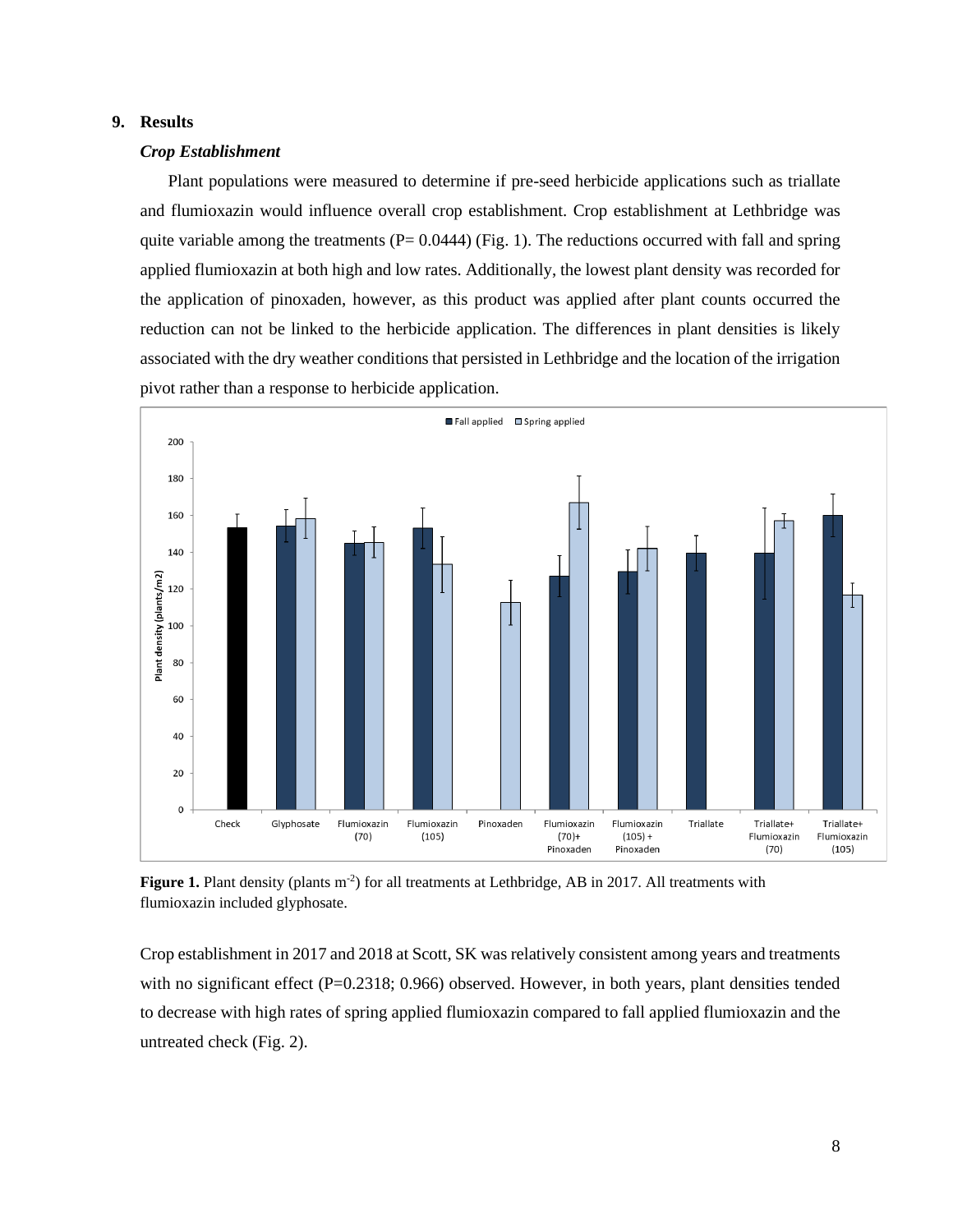

Figure 2. The plant densities (plants/m<sup>2</sup>) were recorded in the spring approximately 2-3 weeks after emergence at Scott in 2017, 2018, and 2019. Pinoxaden was applied post-emergent on the crop at the 3-4 leaf stage, while glyphosate and flumioxazin were applied in the fall and spring (7 days prior to seeding). Triallate was only applied in the fall. There were no significant differences in treatment effect for 2017 and 2018. There was a significant effect of herbicide on plant densities in 2019 (P=<0.0001) and treatment differences are indicated by different letters.

The application of flumioxazin largely influenced crop establishment (P=<0.0001) at Scott, 2019. Fall applications of flumioxazin at both high and low rates resulted in higher plant densities than the spring applied flumioxazin, triallate applied alone, spring applied glyphosate, postemergent pinoxaden and the unsprayed check. The reduction in plant densities observed for the unsprayed check, pinoxaden, spring applied glyphosate, and triallate treatments were not influenced by herbicide but rather a consequence of the Japanese brome depleting the soil water reserves in the fall followed by a very dry spring in 2019.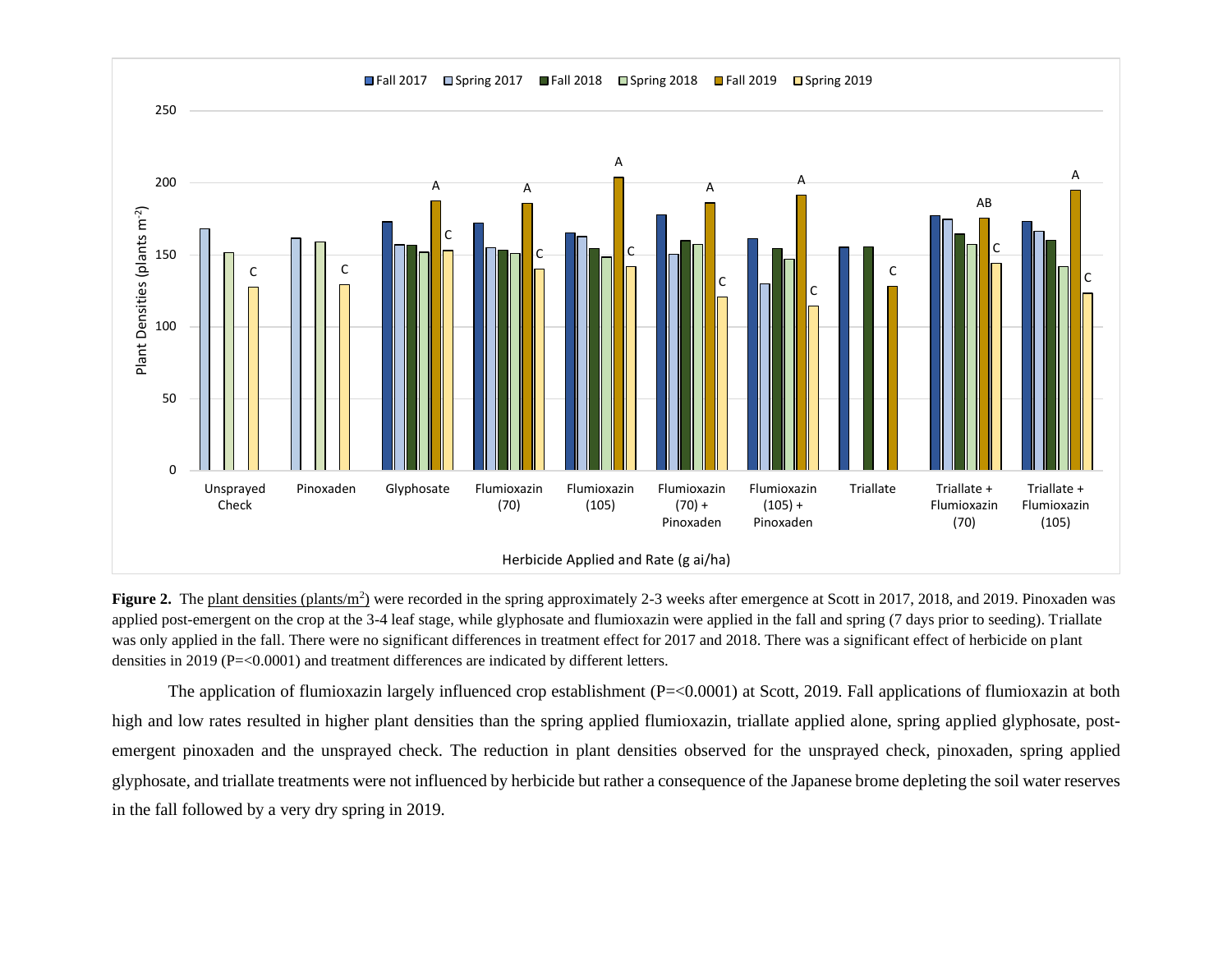#### **Crop Phytotoxicity**

Visual phytotoxicity ratings at 7 DAA conducted at Scott in 2017, 2018 and 2019 indicated similar trends but the degree of crop damaged varied over the years. In all three years, fall and spring glyphosate applications resulted in negligible crop damage and typically plants were more vigorous compared to the unsprayed check. Minimal crop damage  $(< 5\%)$  occurred with fall applications of flumioxazin at a low rate (70 g ai/ha) with increasing crop damage (5-8%) in the form of stunting occurred with fall applications at a high rate (105 g ai/ha) applied alone, with pinoxaden and with triallate in all three growing seasons. In 2017, spring applications of flumioxazin at both high and low rates with pinoxaden and triallate resulted in similar crop damage to fall applied treatments and all of which resulted in acceptable  $\left($ <10%) crop injury. In 2018, visual crop phytotoxicity ratings indicated that spring applied flumioxazin caused greater crop damage compared to the fall applied, particularly at the high (105 g ai/ha) application rate. Spring applications of flumioxazin at the low rate  $(70 \text{ g a/ha})$  applied alone, with pinoxaden and with triallate resulted in slight to moderate stunting of the crop but overall damage was less than 10% (acceptable). Crop damage was deemed unacceptable  $(>10%)$  with a high (105 g ai/ha) spring application of flumioxazin applied alone and continued to increase when combined with pinoxaden and triallate. Crop damage in 2019 was much more apparent with excessive stunting and chlorosis with spring applications of flumioxazin applied alone at both low and high rates (14-16%). Spring applied flumioxazin at the low and high rates combined with pinoxaden and with triallate had greater crop damage (16- 20%) than when flumioxazin was applied alone (Fig. 3).

Visual crop phototoxicity rates at 21 DAA indicated that herbicide injury generally declined over time and all injury resulting from flumioxazin in the spring and fall dropped below the acceptable level of 10%. In 2017, crop injury dropped below 7% for all herbicide treatments. Crop damage was slightly higher for spring applied herbicides compared to fall applied, with the exception of flumioxazin at a high rate combined with triallate, as both spring and fall timings resulted in similar damage (7%) (Fig. 4). In 2018, crop injury ratings were the lowest in all three years. The highest crop injury rating of 4% occurred with spring applied flumioxazin combined with triallate. Crop injury was the highest in 2019 with the majority of crop damaged caused by spring applications of flumioxazin combined with pinoxaden and triallate. Spring applications of flumioxazin with pinoxaden at the low (70 g ai/ ha) and high (105 g ai/ha) resulted in 9% and 7% crop injury while flumioxazin with triallate resulted in a 6% and 7% crop injury. Overall, combing multiple herbicides in the spring tended to increase crop damage throughout the three growing seasons.

Visual crop phototoxicity ratings were not reported data at Lethbridge, 2017.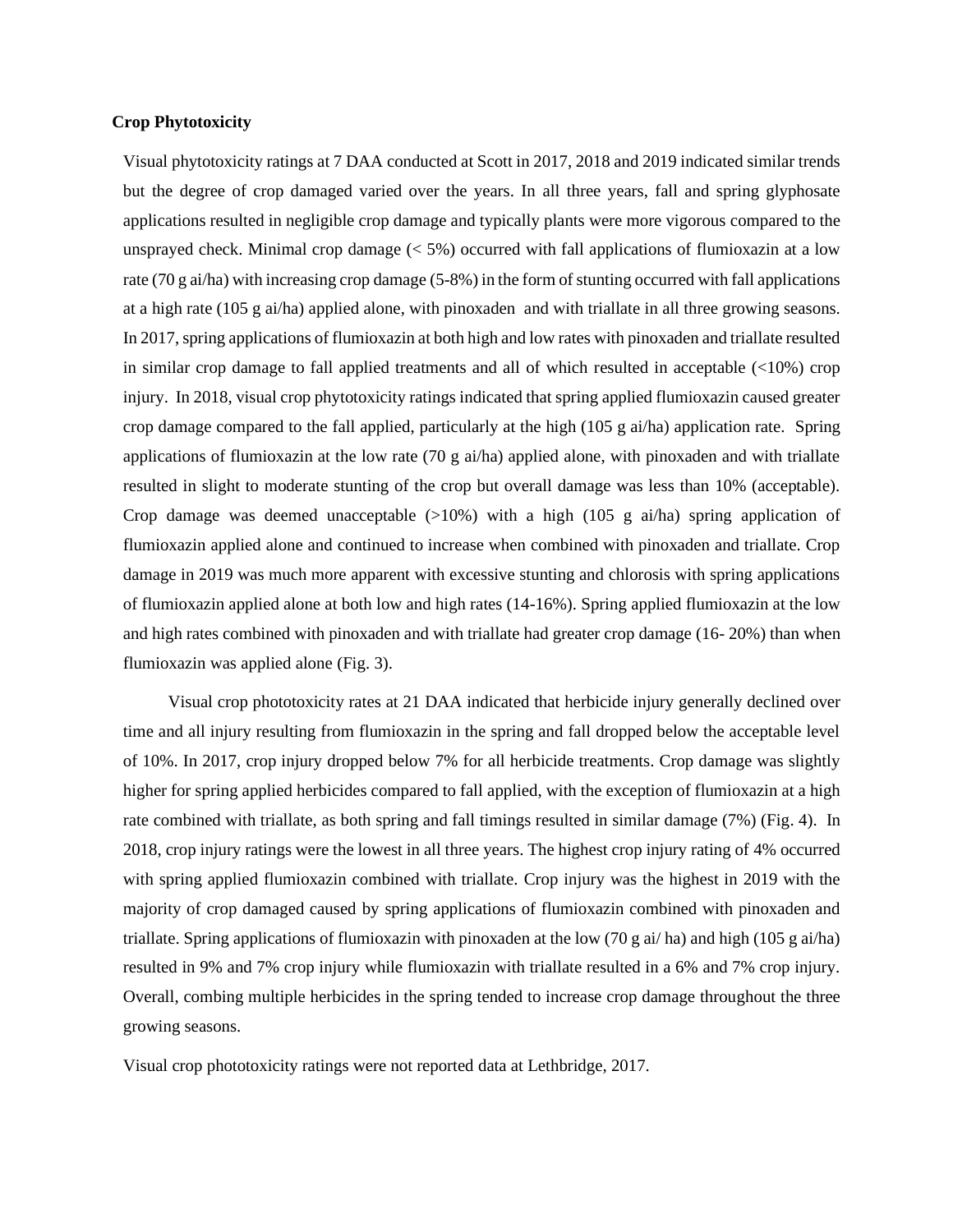

Figure 3. Crop phytotoxicity rating conducted 7 DAA (days after post-emergent application) on malt barley at Scott in 2017, 2018, and 2019. Pinoxaden was applied post-emergent on the crop at the 3-4 leaf stage, while glyphosate and flumioxazin were applied in the fall and spring (7 days prior to seeding). Triallate was only applied in the fall.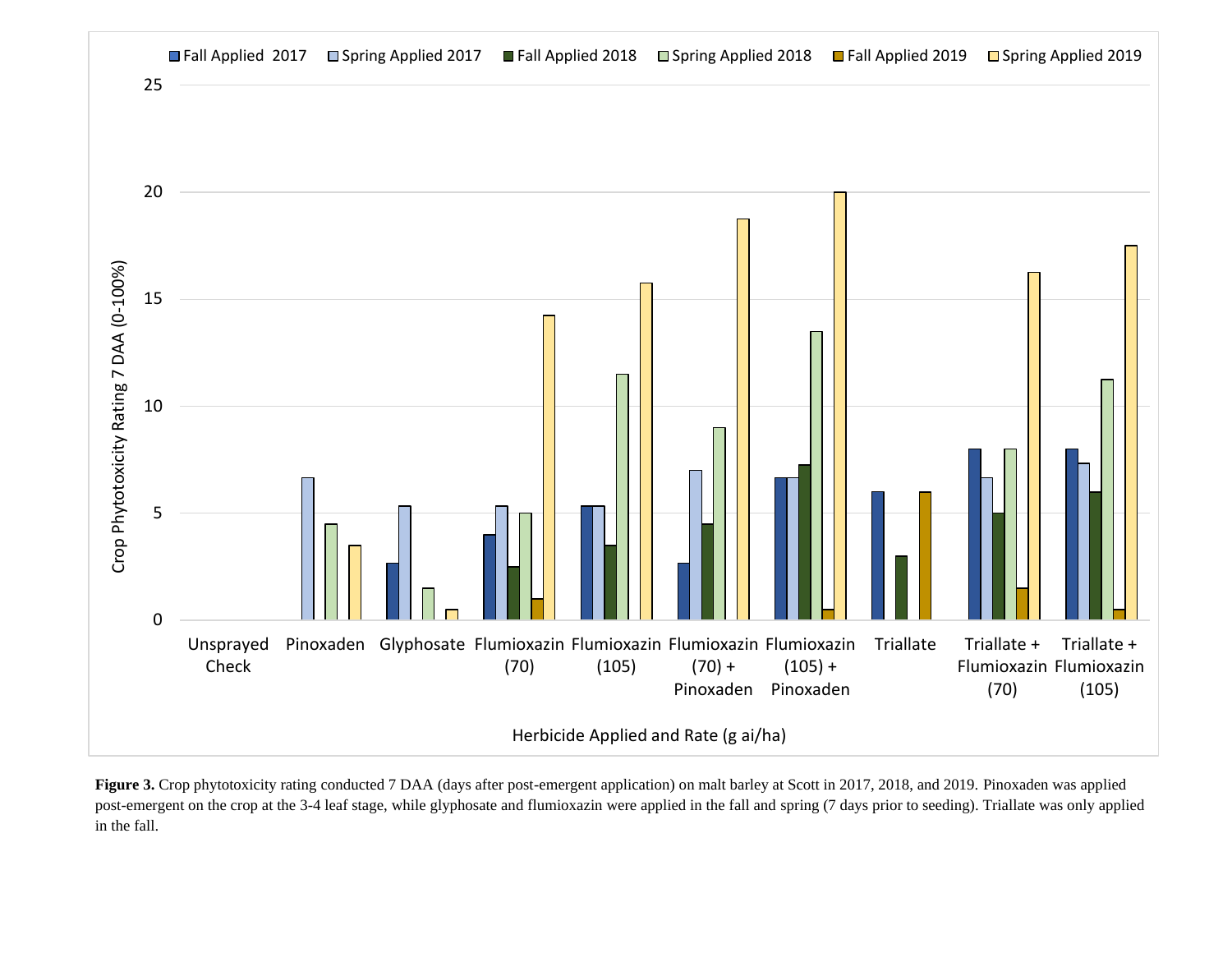

Figure 4. Crop phytotoxicity rating conducted 21 DAA (days after post-emergent application) on malt barley at Scott in 2017, 2018, and 2019. Pinoxaden was applied post-emergent on the crop at the 3-4 leaf stage, while glyphosate and flumioxazin were applied in the fall and spring (7 days prior to seeding). Triallate was only applied in the fall.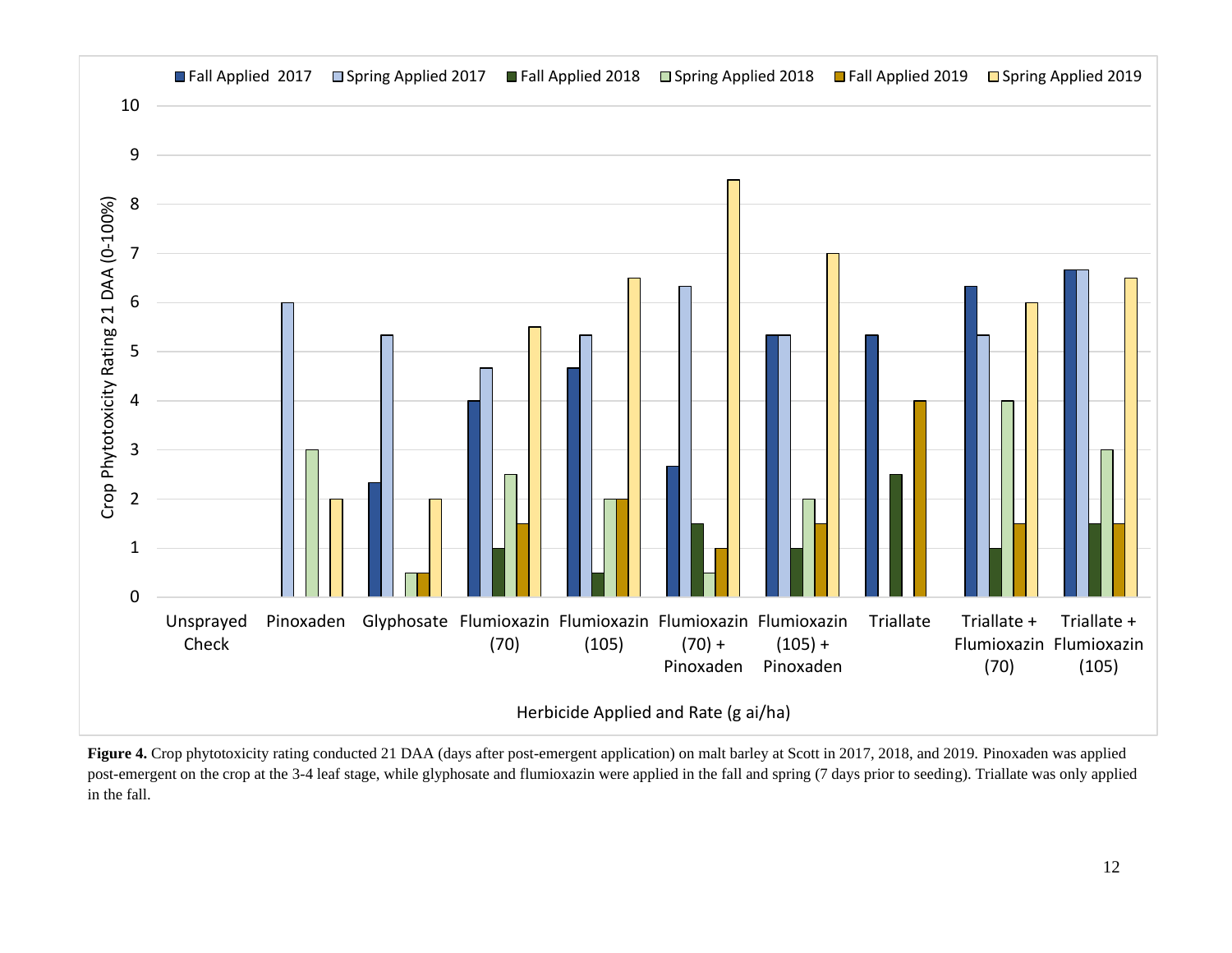#### **Herbicide Efficacy**

Herbicide efficacy ratings will be discussed based on year as the environmental conditions in each growing season varied drastically. Discussing the herbicide response to weed control under different environments will provide producers greater insight as to how the herbicide will perform under different conditions.

At Lethbridge 2017, weed control ratings conducted at 7 DAA indicated differences in herbicide efficacy among the treatments  $(P \le 0.0001)$  and the trends remained the same until 21 DAA  $(P \le 0.0001)$ . The most effective treatments had very good to excellent weed control with 97 to 100% at both 7 and 21 DAA. These treatments included glyphosate applied in the spring, flumioxazin applied in the spring at both high and low rates alone and with pinoxaden post-emergent. Weed control was considered poor (<60%) when triallate was used in combination with flumioxazin in the spring and fall with both high (105 g ai/ ha) and low application rates (70 g ai/ha). Fall applications of all combinations (glyphosate, flumioxazin alone, flumioxazin with pinoxaden, and triallate) resulted in very poor weed control (Fig. 5 and 6).

At Scott 2017, weed control ratings conducted at 7 DAA and 21 DAA also indicated a treatment response (P= 0.0009; <0.0001). Weed control ratings at both 7 DAA and 21 DAA indicated good to fair suppression of Japanese brome with all herbicide combinations, except pinoxaden applied alone as weed control was poor. There was very little difference in efficacy between the two application timings (fall vs. spring), rate (70 vs 105 g ai/ha) or combination utilized. These trends contrast the visual weed control ratings conducted at Scott 2018 in which timing played a very large role in efficacy. Spring glyphosate applications provide very good weed control early on (90%) and continued until 21 DAA (85%) while fall applied glyphosate weed control was very poor during the entire growing season (<25%). Japanese brome weed control at 7 DAA was very good to excellent (92- 100%) with spring applications of flumioxazin at the two application rates (70 and 105 g ai/ha) applied alone and in combination with pinoxaden and triallate (Fig. 5). Spring applications had consistent efficacy throughout the growing season with visual control ratings exceeding 85% at 21 DAA (Fig. 6). In contrast, fall application of flumioxazin applied alone and with pinoxaden and triallate was very poor ( $\langle$ 35%) at the low application rate (70 g ai/ha) at both 7 DAA and 21 DAA. Efficacy slightly increased with fall applications when flumioxazin was applied at 105 g ai/ha, however, weed control was still considered poor  $\left( \langle 50\% \rangle \right)$ .

Fall applications were much more effective in 2019 than reported in 2018. Initial efficacy ratings at 7 DAA indicated that fall flumioxazin at 70 and 105 g ai/ha provided good control (80%) but efficacy declined by 30% over time. The higher application rate of flumioxazin provided slightly greater control than the lower application rate, this was particularly true at 21 DAA (Fig. 5 and 6). Efficacy also increased when multiple herbicides were utilized in the fall and spring. Fall flumioxazin (70 and 105 g ai/ha) with pinoxaden provided good weed control (80%) at 7 DAA and provided very little suppression (62% and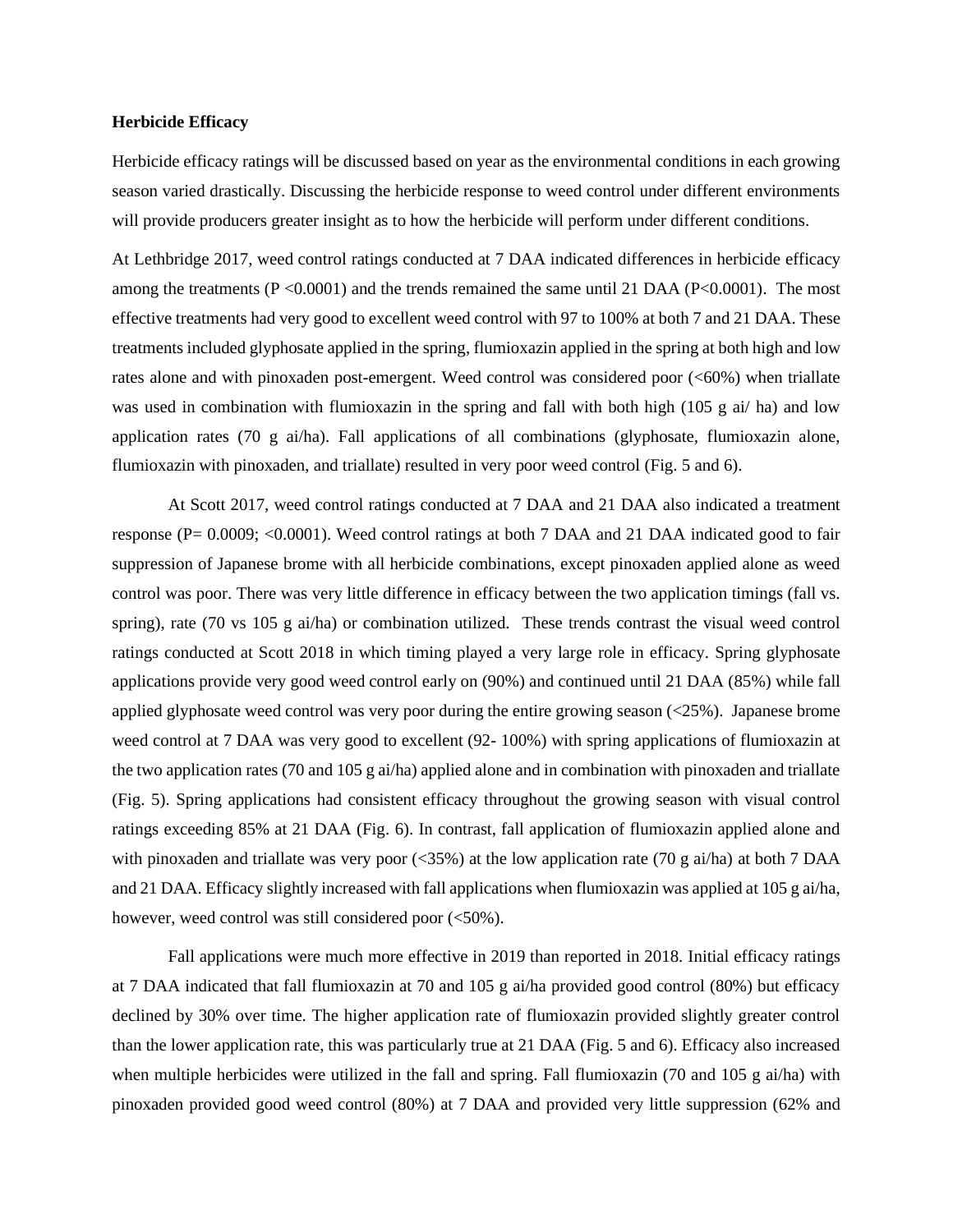65%) at 21 DAA. Spring flumioxazin (70 and 105 g ai/ha) with pinoxaden provided excellent weed control (88%) at 7 DAA and provided little suppression (50% and 60%) at 21 DAA, respectively. The most effective combination in the fall was flumioxazin (70 and 105 g ai/ha) with triallate as it initially provided good control (82%) with a slight decline to 65% and 73% at 21 DAA, respectively. Similarly, spring applied flumioxazin (70 and 105 g ai/ha) with triallate provided excellent control (90%) at 7 DAA with marginal suppression (65% and 70%) at 21 DAA, respectively. Additionally, regardless of year or location, single applications of pinoxaden and triallate resulted in poor Japanese brome control at both 7 DAA and 21 DAA (Fig. 5 and 6).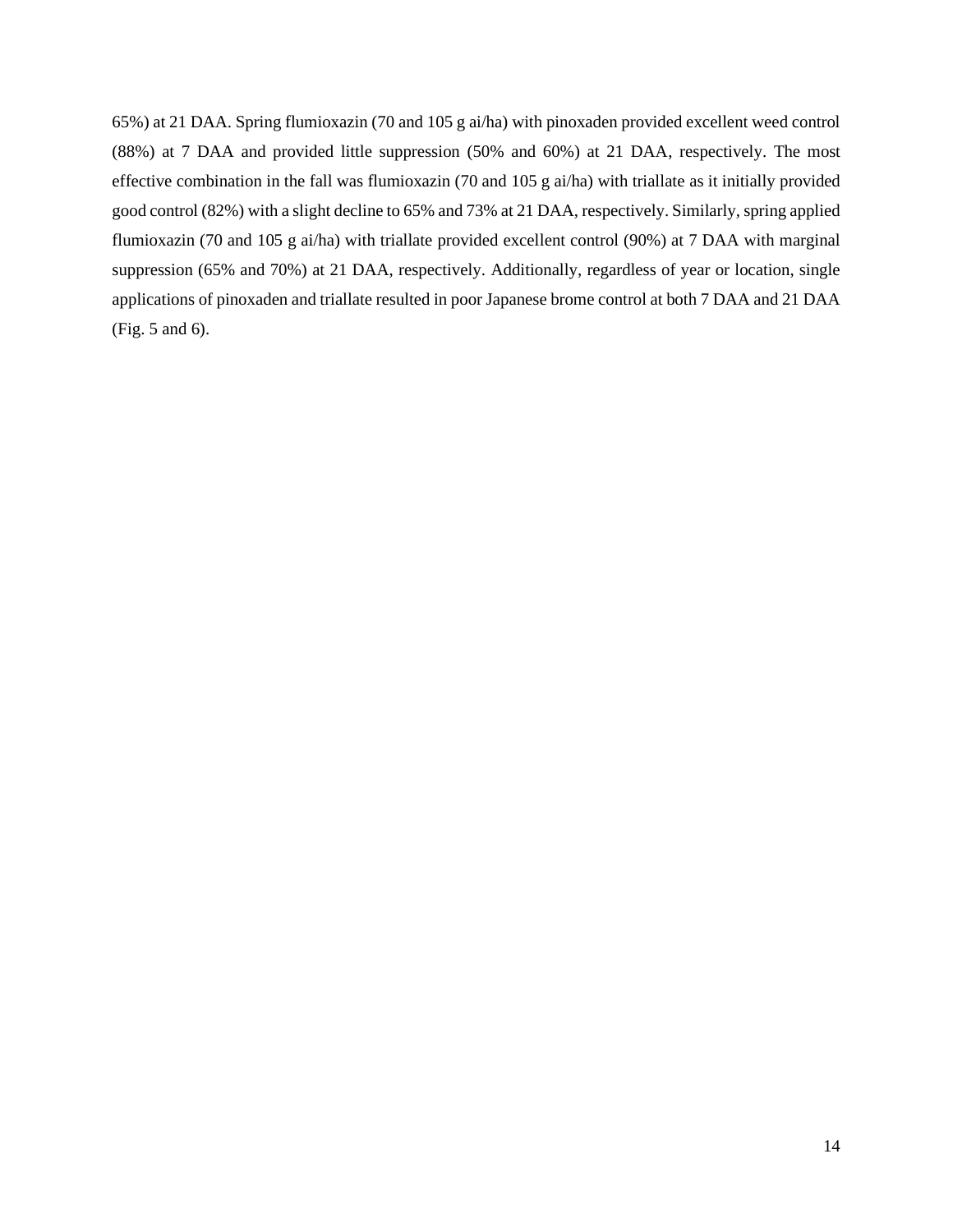

Figure 5. Visual weed control (herbicide efficacy) ratings conducted 7 DAA (days after post-emergent application) on Japanese brome at Lethbridge in 2017 and Scott in 2017, 2018, and 2019. Pinoxaden was applied post-emergent on the crop at the 3-4 leaf stage, while glyphosate and flumioxazin were applied in the fall and spring (7 days prior to seeding). Triallate was only applied in the fall.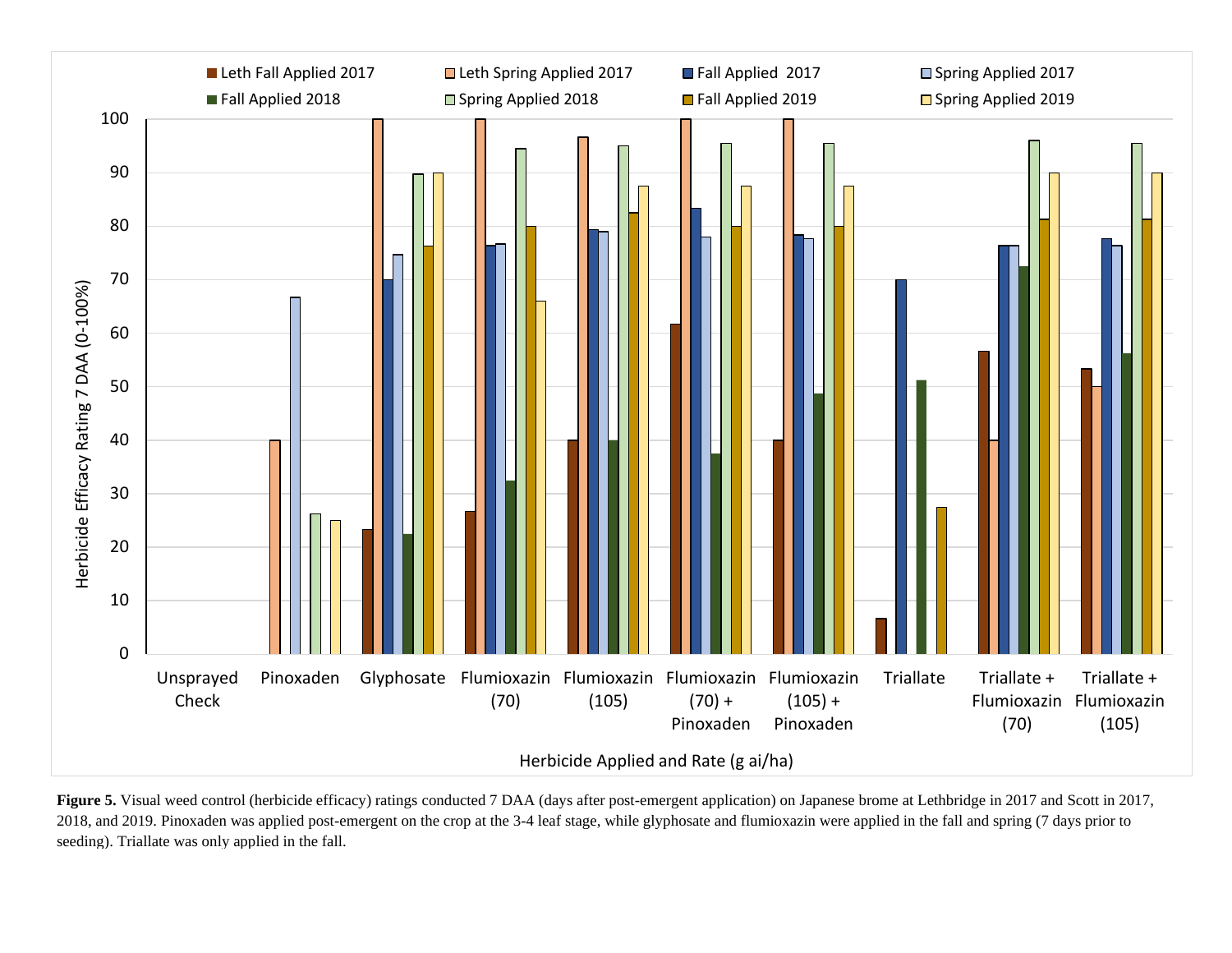

Figure 6. Visual weed control (herbicide efficacy) ratings conducted 7 DAA (days after post-emergent application) on Japanese brome at Lethbridge in 2017 and Scott in 2017, 2018, and 2019. Pinoxaden was applied post-emergent on the crop at the 3-4 leaf stage, while glyphosate and flumioxazin were applied in the fall and spring (7 days prior to seeding). Triallate was only applied in the fall.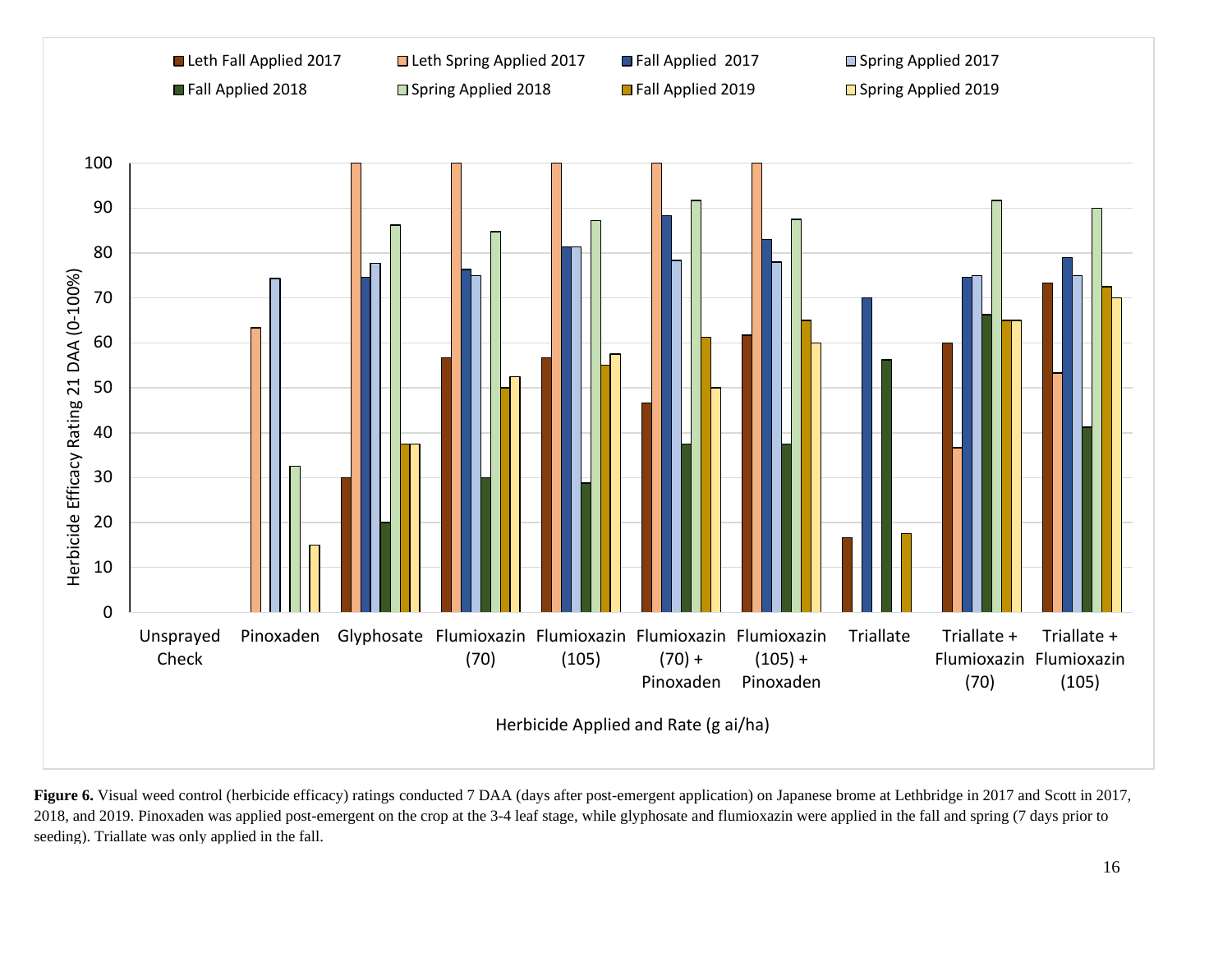#### **Weed Biomass**

In 2017, the least effective herbicide combination was flumioxazin applied alone at a low rate (70 g ai/ha) in the fall, pinoxaden applied alone and a fall application of glyphosate. Although these were the least effective herbicide applications, Japanese brome production was reduced by 20%, 41% and 49% compared to the unsprayed check, respectively. Japanese brome production was further reduced by fall applications of flumioxazin at the high rate (105 g ai/ha) applied alone and with pinoxaden and spring applications of flumioxazin at the low rate and to a greater extent at the higher rate. The greatest reductions occurred with the use of triallate and flumioxazin at both high and low application rates with the greatest reduction occurring with triallate and flumioxazin at 105 g ai/ha in the spring by 87% reduction compared to the unsprayed check (Table 4).

In 2018, the fall applications of flumioxazin at both low and high application rates resulted in substantial Japanese brome growth that were comparable to the untreated check. Japanese brome growth was slightly reduced when flumioxazin at both high and low rates in the fall were combined with pinoxaden but the presence of Japanese brome was still similar to the unsprayed check. Fall glyphosate was 34% more effective than the fall flumioxazin combinations. While fall applications were minimally effective, spring applications of glyphosate and all flumioxazin combinations were highly effective. The most effective combination was triallate with flumioxazin at a low rate and to a greater extent at the higher rate. These two combinations resulted in a 96% and 97% reduction in Japanese brome biomass compared to the unsprayed check (Table 4).

The timing of fall and spring applications of flumioxazin was less apparent in 2019 compared to 2018. Fall flumioxazin applied alone and in combination with pinoxaden on average reduced Japanese brome biomass by 60% compared to the unsprayed check. However, higher applications rate of flumioxazin were slightly more effective (1.8%) than the lower application rate. The application rate of flumioxazin and timing also played a role when used in combination with triallate. For example, spring applied flumioxazin at 105 g ai/ha was the most effective followed closely by the spring application of flumioxazin at 70 g ai/ha applied with triallate, followed by the fall application of flumioxazin at 105 g ai/ha with triallate (Table 4).

Lethbridge did not collect weed biomass (kg/ha) in 2017.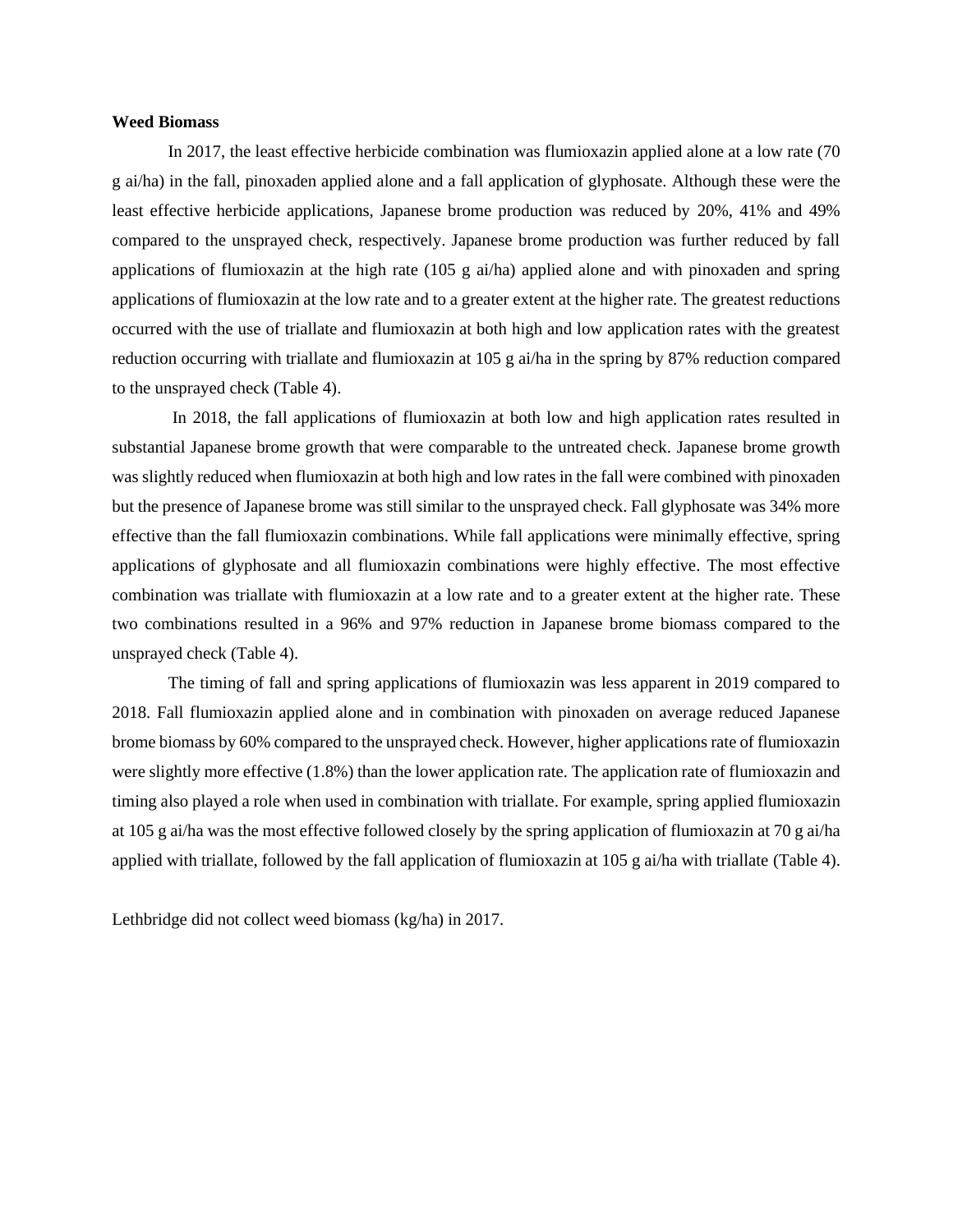| Herbicide Product &      | Application    | 2017                       | 2018                           | 2019                 |  |  |
|--------------------------|----------------|----------------------------|--------------------------------|----------------------|--|--|
| Rate                     | Timing         |                            |                                |                      |  |  |
|                          |                |                            | Japanese Brome Biomass (kg/ha) |                      |  |  |
| <b>Unsprayed Check</b>   |                | 539 <sup>A</sup>           | $726^{AB}$                     | 997 <sup>AB</sup>    |  |  |
| Pinoxaden                | Post-Emergent  | 321 AB                     | 5191ABC                        | 1074 <sup>A</sup>    |  |  |
| Glyphosate               | Fall           | $273^{AB}$                 | $481$ <sup>ABC</sup>           | $622$ <sup>BCD</sup> |  |  |
| Flumioxazin (70 g ai/ha) | Fall           | $432\overline{\text{AB}}$  | 853 <sup>A</sup>               | $398$ DEC            |  |  |
| Flumioxazin (105g ai/ha) | Fall           | $213^{AB}$                 | 848 <sup>A</sup>               | 417 DEC              |  |  |
| Flumioxazin (70 g ai/ha) | Fall & Post-   | $253^{AB}$                 | 653AB                          | 402 DEC              |  |  |
| & Pinoxaden              | Emergent       |                            |                                |                      |  |  |
| Flumioxazin (105g ai/ha) | Fall & Post-   | $221^{AB}$                 | 562ABC                         | 368 DEC              |  |  |
| & Pinoxaden              | Emergent       |                            |                                |                      |  |  |
| Triallate                | Fall           | $226\overline{AB}$         | $232^{\text{BC}}$              | $910^{AB}$           |  |  |
| Triallate & Flumioxazin  | Fall           | $137^{AB}$                 | 318ABC                         | $219^{\text{E}}$     |  |  |
| $(70 \text{ g ai/ha})$   |                |                            |                                |                      |  |  |
| Triallate & Flumioxazin  | Fall           | $144^{AB}$                 | $429$ <sup>ABC</sup>           | $270^{DE}$           |  |  |
| $(105 \text{ g ai/ha})$  |                |                            |                                |                      |  |  |
| Glyphosate               | Spring         | $259^{AB}$                 | $19^{BC}$                      | 690 ABC              |  |  |
| Flumioxazin (70 g ai/ha) | Spring         | $255^{AB}$                 | $50^{BC}$                      | 314 DEC              |  |  |
| Flumioxazin (105g ai/ha) | Spring         | $221^{AB}$                 | $37^{BC}$                      | $270^{DE}$           |  |  |
| Flumioxazin (70 g ai/ha) | Spring & Post- | $147^{AB}$                 | $20^{BC}$                      | $382$ DEC            |  |  |
| & Pinoxaden              | Emergent       |                            |                                |                      |  |  |
| Flumioxazin (105g ai/ha) | Spring & Post- | $239^{AB}$                 | $41^{BC}$                      | 368 DEC              |  |  |
| & Pinoxaden              | Emergent       |                            |                                |                      |  |  |
| Triallate & Flumioxazin  | Fall & Spring  | $147 \overline{\text{AB}}$ | $28^{BC}$                      | $202\,^{\rm E}$      |  |  |
| $(70 \text{ g ai/ha})$   |                |                            |                                |                      |  |  |
| Triallate & Flumioxazin  | Fall & Spring  | $73^{\rm B}$               | $21^{BC}$                      | 112 <sup>E</sup>     |  |  |
| $(105 \text{ g ai/ha})$  |                |                            |                                |                      |  |  |
|                          | LSD(0.05)      | $\ast$                     | ***                            | ***                  |  |  |

**Table 4**. Japanese brome biomass (kg/ha) was collected at Scott, SK in 2017, 2018, and 2019.

\*,\*\*,\*\*\* significantly different than the control at the 0.05,0.01, and 0.001 probability levels Different letters indicate significant differences between treatments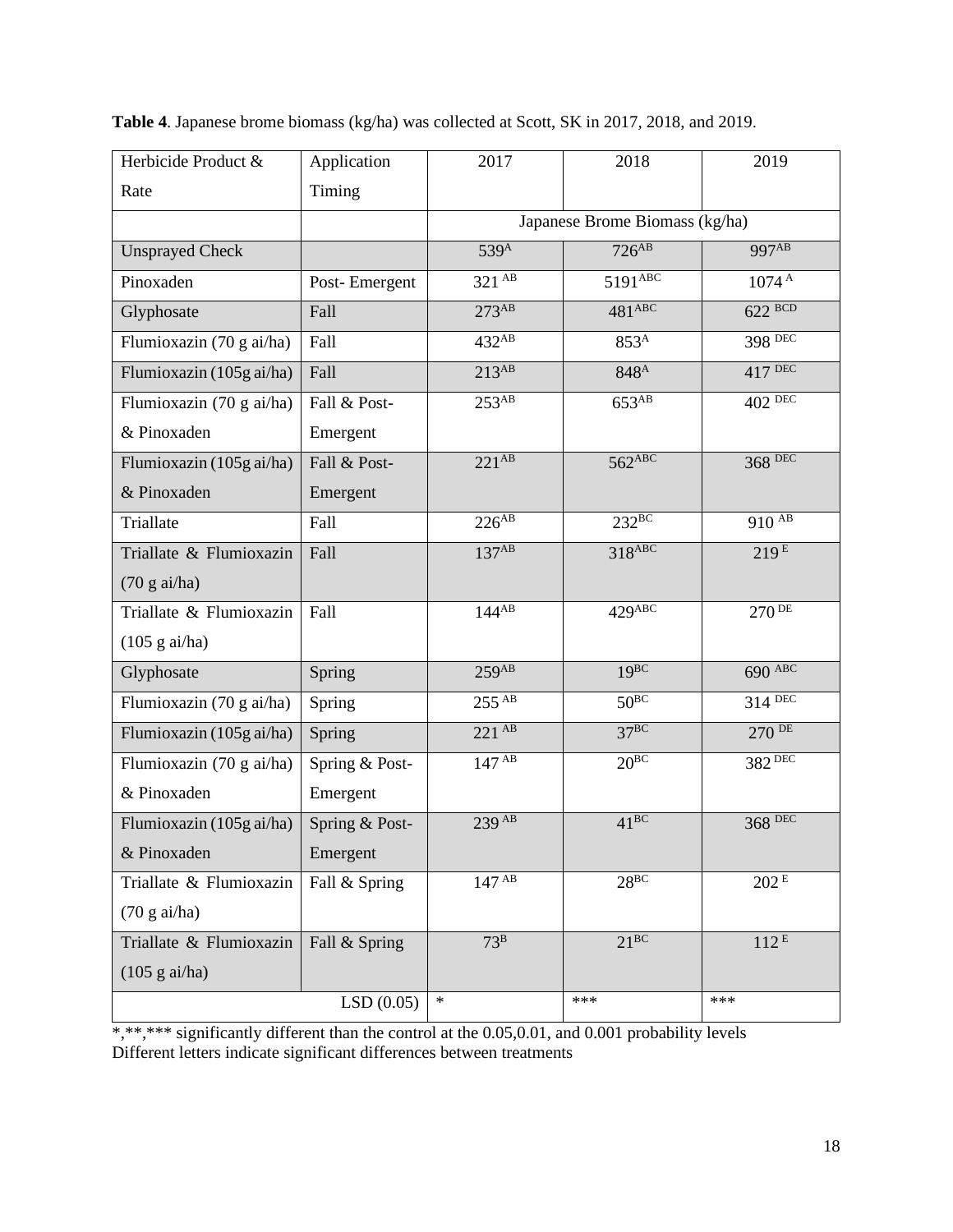Crop Biomass

In Lethbridge 2017, malt barley production was not significantly influenced by herbicide treatments (P=0.206) but crop biomass tended to increase with applications of fall and spring glyphosate, fall flumioxazin at a low and high rate and fall flumioxazin at a low rate with pinoxaden. Malt barley biomass dropped by 5% with spring application of flumioxazin at a high rate with pinoxaden and by 13% when triallate and flumioxazin at a high rate in the spring were applied (Table 5).

In Scott 2017, there was a non-significant effect of herbicide treatments on malt barley production (P=0.0924). However, malt barley biomass tended to increase with fall applications of flumioxazin at both high and low application rates applied alone and in combination with pinoxaden and triallate. Spring applications had lower biomass particularly when flumioxazin and pinoxaden were used in combination (Table 5). The lowest biomass recorded occurred with the unsprayed check and when triallate and pinoxaden were used alone.

In Scott 2018, malt barley biomass was significantly influenced by herbicide application (P=0.0009) in which most herbicides increased crop biomass. The highest malt barley biomass was recorded with spring applications of flumioxazin at a low rate applied alone, with pinoxaden and triallate and to a less extent when applied at a high application rate. Fall applied herbicides tended to have lower crop biomass compared to their spring counterparts, especially when flumioxazin was combined with pinoxaden. There was on average a 44% and 23% less crop biomass when flumioxazin with pinoxaden and flumioxazin applied alone in the fall compared to their spring applications, respectively. Lastly, the lowest biomass occurred with the unsprayed check, pinoxaden and triallate applied alone.

In Scott 2019, the timing of herbicide application very significantly  $(P<0.0001)$  influenced malt barley biomass. Similar to the trends in 2018, the application of herbicides tended to increase crop biomass, however, in contrast to 2018, fall applications significantly increased crop biomass compared to spring applications. The fall applications of flumioxazin alone, flumioxazin with pinoxaden and with triallate increased malt barley biomass by 40%, 60% and 46% respectively to their spring counterpart. Additionally, the lowest biomass occurred with the unsprayed check, pinoxaden applied alone and triallate applied alone.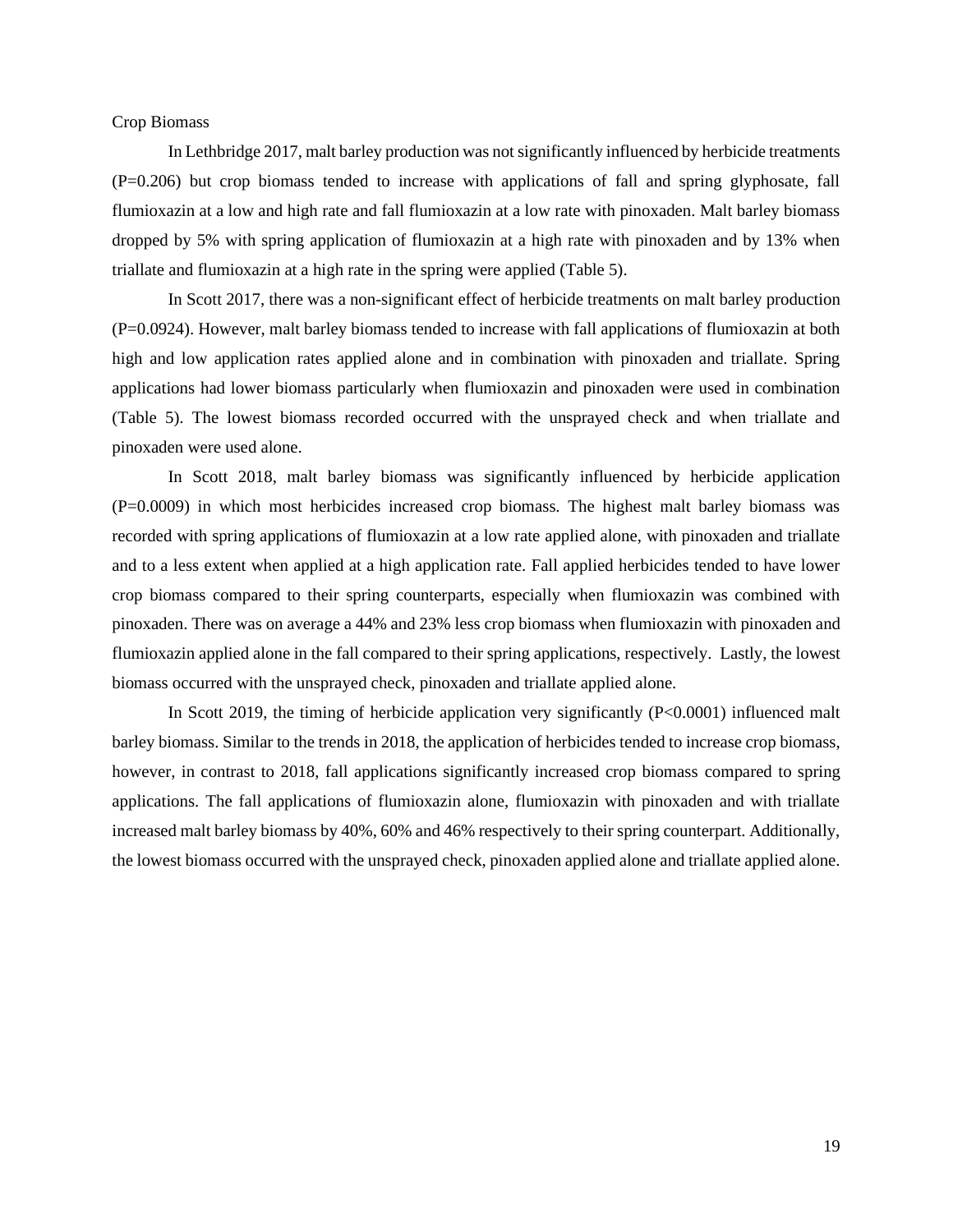| Herbicide Product & Rate              | Application   | Lethbridge           | Scott             | Scott                       | Scott                  |
|---------------------------------------|---------------|----------------------|-------------------|-----------------------------|------------------------|
|                                       | Timing        | 2017                 | 2017              | 2018                        | 2019                   |
|                                       |               |                      |                   | Malt barley biomass (kg/ha) |                        |
| <b>Unsprayed Check</b>                |               | 207 <sup>A</sup>     | 3388A             | 890 <sup>B</sup>            | $1373^D$               |
| Pinoxaden                             | Post-         | 220 <sup>A</sup>     | 3541A             | 889 <sup>B</sup>            | 1590 <sup>D</sup>      |
|                                       | Emergent      |                      |                   |                             |                        |
| Glyphosate                            | Fall          | 247 A                | 4759A             | 1237AB                      | 3198ABC                |
| Flumioxazin (70 g ai/ha)              | Fall          | 227 <sup>A</sup>     | 4616 <sup>A</sup> | $980^{AB}$                  | 3345 ABC               |
| Flumioxazin (105g ai/ha)              | Fall          | 273 <sup>A</sup>     | 4492A             | 952 <sup>B</sup>            | 3393 ABC               |
| Flumioxazin (70 g ai/ha) & Pinoxaden  | Fall & Post-  | $220^{\overline{A}}$ | 4426 <sup>A</sup> | 710 <sup>B</sup>            | $36\overline{14^{AB}}$ |
|                                       | Emergent      |                      |                   |                             |                        |
| Flumioxazin (105g ai/ha) & Pinoxaden  | Fall & Post-  | 207 <sup>A</sup>     | 3900 <sup>A</sup> | $952^{\,\rm B}$             | 3588 AB                |
|                                       | Emergent      |                      |                   |                             |                        |
| Triallate                             | Fall          | 260 <sup>A</sup>     | 3045 <sup>A</sup> | 999 <sup>B</sup>            | 1350 <sup>D</sup>      |
| Triallate & Flumioxazin (70 g ai/ha)  | Fall          | 247 A                | 4059A             | $1260$ <sup>AB</sup>        | 3731A                  |
| Triallate & Flumioxazin (105 g ai/ha) | Fall          | 203 <sup>A</sup>     | 4243A             | 1336 AB                     | 3537 AB                |
| Glyphosate                            | Spring        | 237 <sup>A</sup>     | 4115 <sup>A</sup> | 1327 AB                     | $1827^{\text{CD}}$     |
| Flumioxazin (70 g ai/ha)              | Spring        | 247 <sup>A</sup>     | 3696 <sup>A</sup> | 1301 AB                     | $2128^{BCD}$           |
| Flumioxazin (105g ai/ha)              | Spring        | 217 <sup>A</sup>     | 4092 <sup>A</sup> | $1214^{AB}$                 | $1936^{\text{CD}}$     |
| Flumioxazin (70 g ai/ha) & Pinoxaden  | Spring &      | 227 <sup>A</sup>     | 3389A             | $1654^A$                    | $1575^D$               |
|                                       | Post-Emergent |                      |                   |                             |                        |
| Flumioxazin (105g ai/ha) & Pinoxaden  | Spring $&$    | 197 <sup>A</sup>     | $2621^{A}$        | 1328 <sup>AB</sup>          | 1299 <sup>D</sup>      |
|                                       | Post-Emergent |                      |                   |                             |                        |
| Triallate & Flumioxazin (70 g ai/ha)  | Fall & Spring | 267 <sup>A</sup>     | 4427A             | $1104^{AB}$                 | $1882^{\text{CD}}$     |
| Triallate & Flumioxazin (105 g ai/ha) | Fall & Spring | 180 <sup>A</sup>     | 3971A             | $1357^{AB}$                 | $2051$ <sub>BCD</sub>  |
|                                       | LSD(0.05)     | <b>NS</b>            | $_{\rm NS}$       | ***                         | ***                    |

**Table 5.** Malt barley biomass (kg/ha) was collected at Lethbridge in 2017 and Scott, SK in 2017, 2018, and 2019.

 $*$ ,\*\*,\*\*\* significantly different than the control at the 0.05,0.01, and 0.001 probability levels, NS= not significant; Different letters indicate significant differences between treatments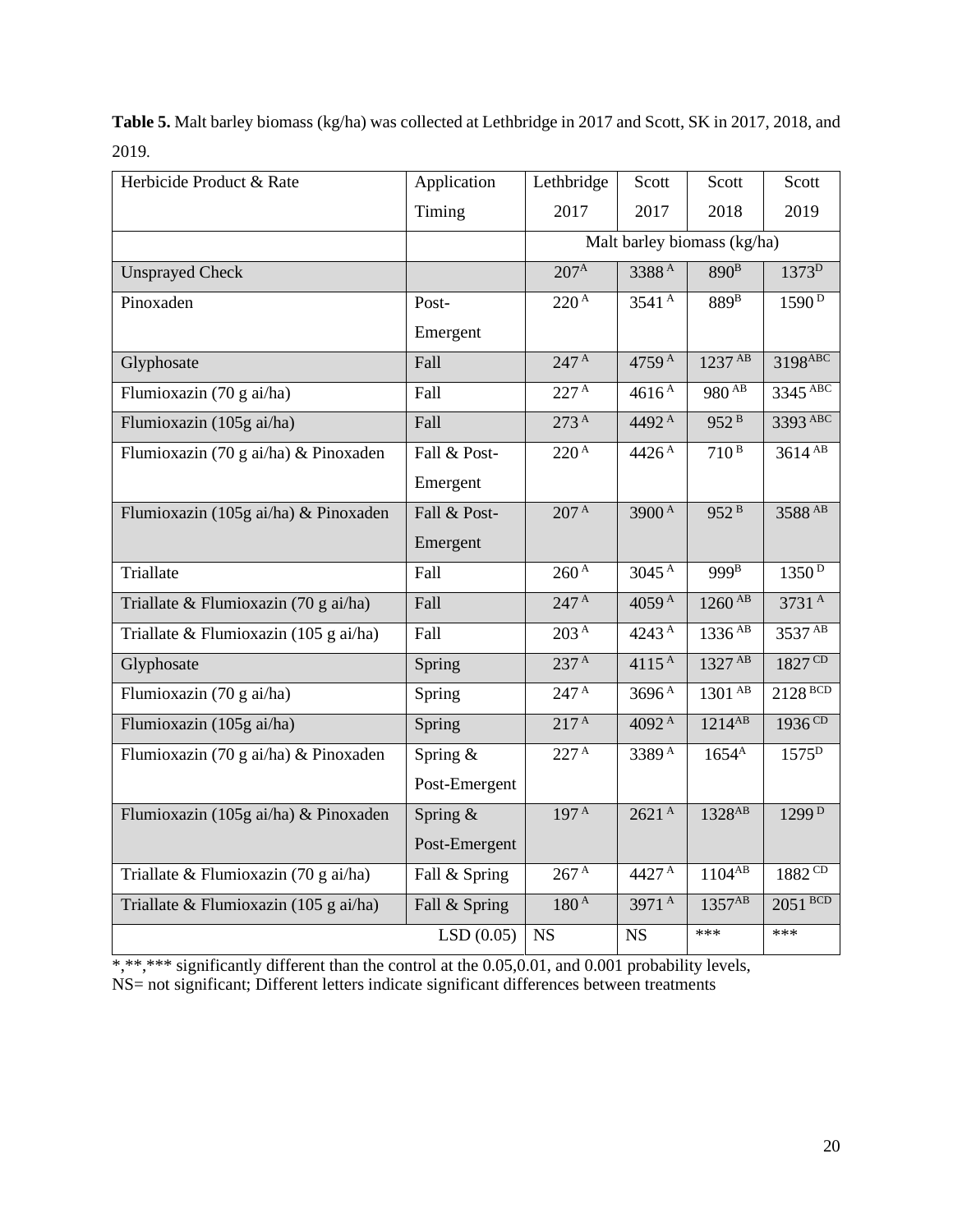#### **Grain Yield & Grain Quality**

In Lethbridge 2017, yield was very low among all treatments (630 kg/ha to 937 kg/ha) and a significant effect was not observed  $(P=0.6482)$ . Yields tended to increase with fall applied flumioxazin at both 70 and 105 g ai/ha, however, strong trends in general were difficult to determine due to the very low yields.

In Scott 2017, malt barley yield was significantly influenced by herbicide application  $(P=0.0452)$ . The application timing of flumioxazin played a large role on malt barley yield. The highest yield of 3875 kg/ha was achieved with a fall application of flumioxazin (105 g ai/ha) with pinoxaden. Fall applications of flumioxazin applied alone and with pinoxaden resulted in the highest and most consistent yields with an average increase of 38% in yield compared to the unsprayed check, 15% higher than pinoxaden applied alone and 7% higher than glyphosate applied in the fall and spring. Fall applications of flumioxazin applied alone and with pinoxaden also resulted in a 6% higher yield compared to its spring counterparts. Spring applications of flumioxazin (applied alone, with pinoxaden, and triallate) were still relatively successful with a 36% increase in yield compared to the unsprayed check, however, yields were less consistent than the fall applications. Single herbicide applications of triallate and pinoxaden were unsuccessful as yield declined by 31% and 13% when flumioxazin was not used. The lowest yields occurred with the unsprayed check (2330 kg/ha), triallate alone (2500 kg/ha), pinoxaden alone (3231 kg/ha) (Table 6).

In Scott 2018, spring applied flumioxazin alone, with pinoxaden and triallate resulted in the highest yields ranging between 3212 kg/ha and 3431 kg/ha. Fall applied flumioxazin alone, with pinoxaden and with triallate resulted in consistently lower yields on average by 24% compared to their spring counterpart. There was very little difference between flumioxazin applied alone and when used in combination. In contrast, triallate and pinoxaden resulted in a 29% and 36% yield reduction when applied alone compared to the flumioxazin combinations. The lowest yields occurred with the unsprayed check of 1604 kg/ha.

In contrast, the results from Scott 2019 indicated that fall applications of flumioxazin applied alone, with pinoxaden and with triallate resulted in the highest and most consistent yields. The highest yield of 4883 kg/ha occurred with flumioxazin at 105 g ai/ha with pinoxaden while its spring counterpart resulted in a yield of 4112kg/ha. On average, spring applied herbicides resulted in a 7% yield loss compared to the fall applications. Triallate and pinoxaden applied alone resulted in a 29% yield loss compared to when flumioxazin was used in combination (Table 6).

Although there were significant yield differences recorded in each year at Scott, there was very little differences in thousand seed weight and test weight amongst all herbicide treatments. In all three years at Scott, the lowest thousand kernel weight typically occurred with the lowest yielding treatments of pinoxaden and triallate applied alone and the unsprayed check. However, differences between the highest and lowest thousand kernel weight was less than 3 grams total. The test weights also exhibited a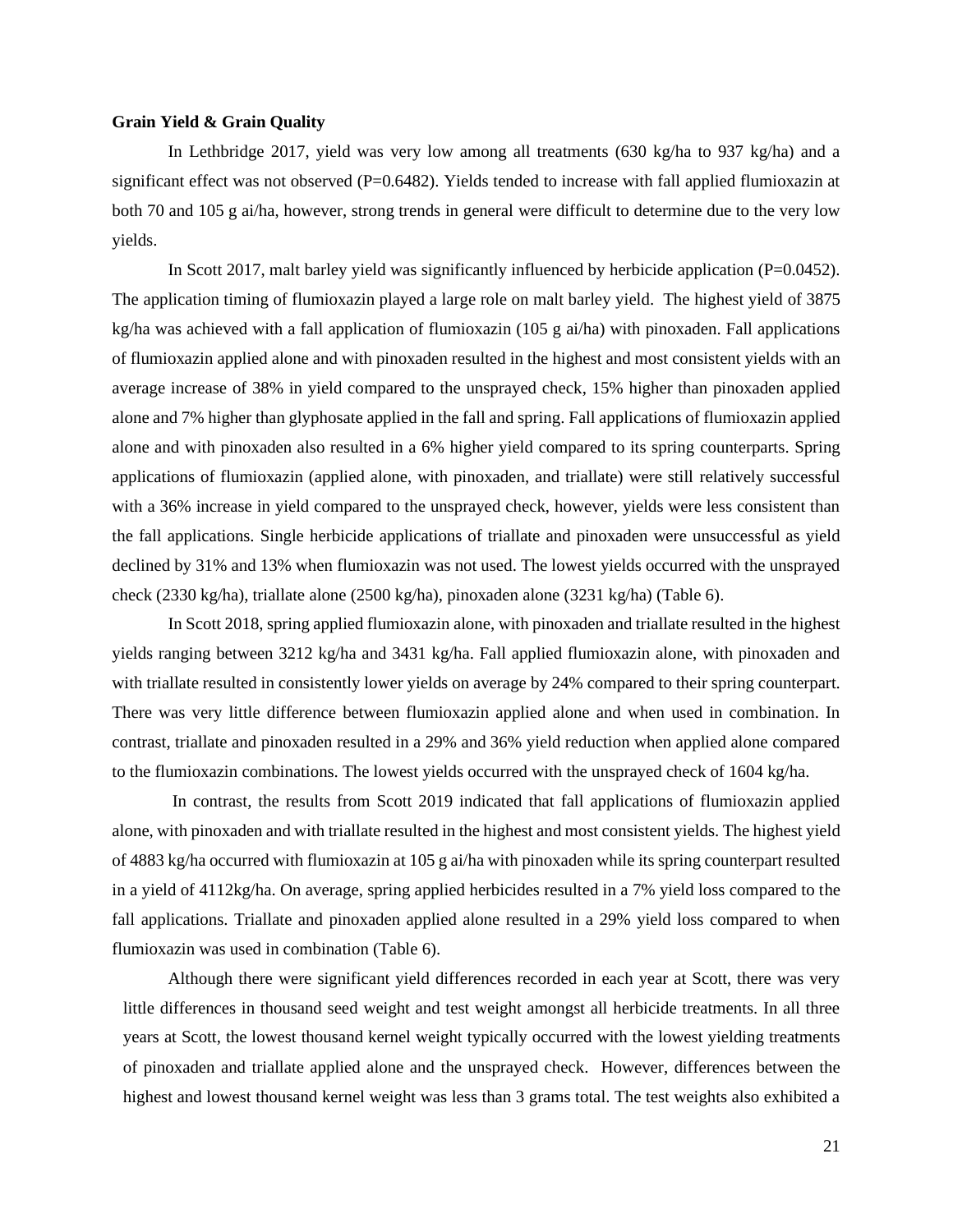similar trend as there were very little differences between the highest and lowest bushel weight was 1.5% (data not shown). Similarly, there were no differences detected for test weight ( $P= 0.3465$ ) or thousand kernel weight (P= 0.1264) at Lethbridge in 2017. Both quality parameters at this location had very low values and no trends were observed among the treatments (data not shown).

| Herbicide Product & Rate              | Application                      | Lethbridge       | Scott                | Scott                | Scott                |
|---------------------------------------|----------------------------------|------------------|----------------------|----------------------|----------------------|
|                                       | Timing                           | 2017             | 2017                 | 2018                 | 2019                 |
| <b>Unsprayed Check</b>                |                                  | 787 <sup>A</sup> | 2320 <sup>C</sup>    | 1604 <sup>E</sup>    | 2501 <sup>E</sup>    |
| Pinoxaden                             | Post-<br>Emergent                | 714 <sup>A</sup> | 3231 AB              | $2089$ <sub>DE</sub> | $3007$ <sup>DE</sup> |
| Glyphosate                            | Fall                             | 753 <sup>A</sup> | 3568A                | 2232 CDE             | 4189 AB              |
| Flumioxazin (70 g ai/ha)              | Fall                             | 938A             | 3812A                | 2281 CDE             | 4337 AB              |
| Flumioxazin (105g ai/ha)              | Fall                             | 870 <sup>A</sup> | 3711 <sup>A</sup>    | 2283 CDE             | $4488$ <sup>AB</sup> |
| Flumioxazin (70 g ai/ha) & Pinoxaden  | Fall & Post-<br>Emergent         | 790 <sup>A</sup> | 3769 <sup>A</sup>    | $2414^{BCDE}$        | $4230^{AB}$          |
| Flumioxazin (105g ai/ha) & Pinoxaden  | Fall & Post-<br>Emergent         | 756A             | 3875A                | 2599ABCD             | 4883A                |
| Triallate                             | Fall                             | 772 <sup>A</sup> | $2500$ <sup>BC</sup> | $1967\overline{DE}$  | 3040<br>CDE          |
| Triallate & Flumioxazin (70 g ai/ha)  | Fall                             | 749 <sup>A</sup> | 3496 <sup>A</sup>    | $2788$ ABCD          | 4333 AB              |
| Triallate & Flumioxazin (105 g ai/ha) | Fall                             | 698A             | 3585A                | 2858ABCD             | 4316 <sup>AB</sup>   |
| Glyphosate                            | Spring                           | 781 <sup>A</sup> | 3514 <sup>A</sup>    | 3049 ABC             | 3586 <sup>BCD</sup>  |
| Flumioxazin (70 g ai/ha)              | Spring                           | 764 <sup>A</sup> | 3377 AB              | 3212 <sup>AB</sup>   | $3969^{B}$           |
| Flumioxazin (105g ai/ha)              | Spring                           | 630 <sup>A</sup> | 3783A                | 3284 AB              | $4161^{AB}$          |
| Flumioxazin (70 g ai/ha) & Pinoxaden  | Spring $&$<br>Post-<br>Emergent  | 718A             | $3550^{\rm A}$       | 3431 <sup>A</sup>    | 3917 <sup>BC</sup>   |
| Flumioxazin (105g ai/ha) & Pinoxaden  | Spring $\&$<br>Post-<br>Emergent | 806 <sup>A</sup> | 3603A                | 3366A                | $4112^{AB}$          |
| Triallate & Flumioxazin (70 g ai/ha)  | Fall & Spring                    | 774 <sup>A</sup> | 3804 <sup>A</sup>    | 3343A                | $4270^{AB}$          |
| Triallate & Flumioxazin (105 g ai/ha) | Fall & Spring                    | 790 <sup>A</sup> | 3618 <sup>A</sup>    | 3346 <sup>A</sup>    | 4284 AB              |
|                                       | LSD(0.05)                        | <b>NS</b>        | $\ast$               | ***                  | ***                  |

**Table 6.** Malt barley yield (kg/ha) at Lethbridge in 2017 and Scott, SK in 2017, 2018, and 2019.

 $*,****$  significantly different than the control at the 0.05,0.01, and 0.001 probability levels, NS= not significant; Different letters indicate significant differences between treatments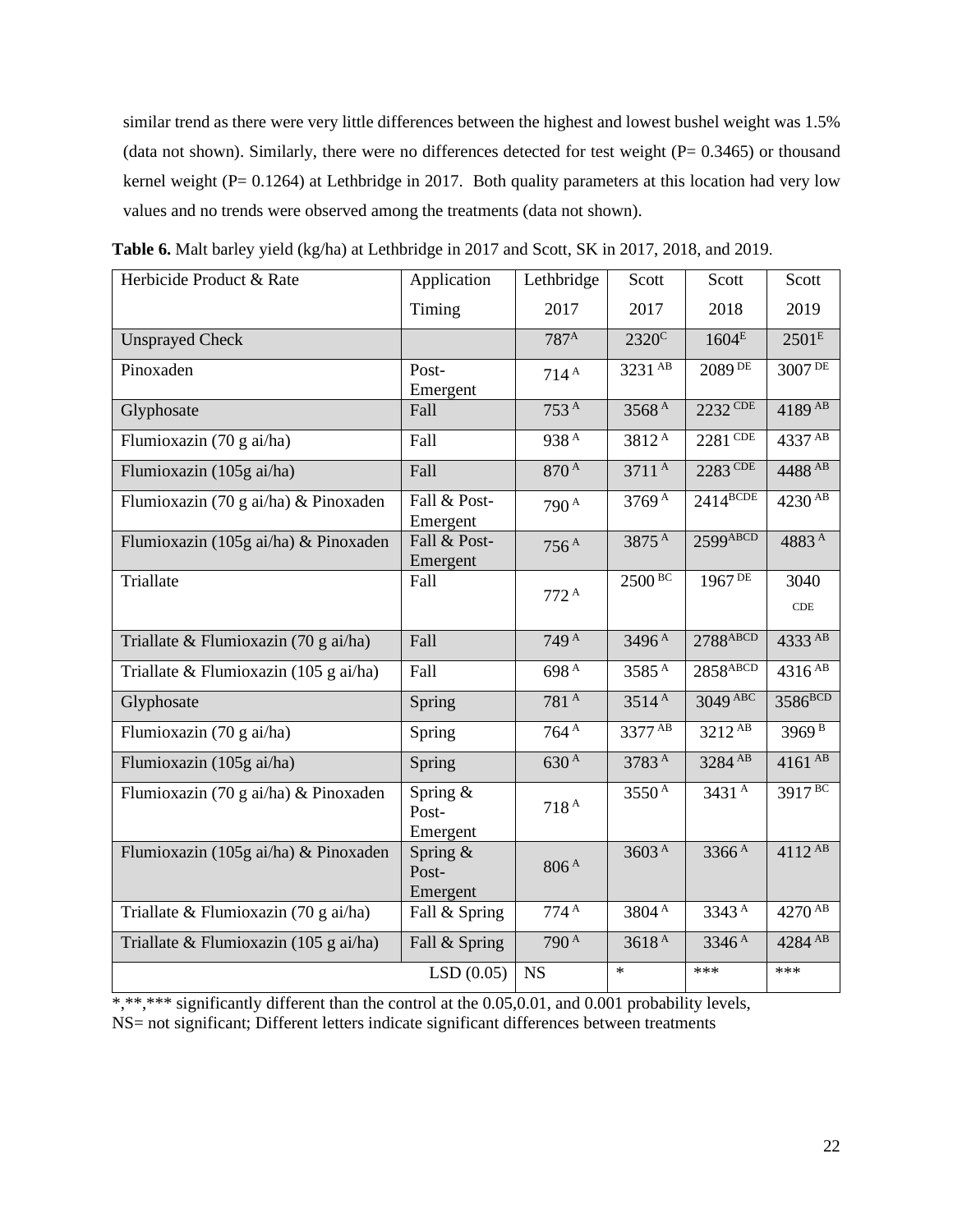#### **Discussion**

Single herbicide applications were less effective in controlling Japanese brome than when used in combination. Fall glyphosate, triallate, and post- emergent pinoxaden applications were very ineffective in controlling Japanese brome and ultimately resulted in low yields and to some degree poorer seed quality. Spring applied glyphosate provided great early season weed control with little crop damage, however, Japanese brome regrowth did occur and ultimately resulted in a slightly lower yield compared to applications with a residual component.

Single applications of residual herbicides such as flumioxazin resulted in slightly better weed control than the non-residual (glyphosate and pinoxaden) applications. Spring applied flumioxazin, averaged over three years at Scott, resulted in a 70% and 58% reduction in Japanese brome compared to fall applications of glyphosate and post- emergent pinoxaden, respectively. Spring applications of glyphosate were comparable to fall flumioxazin and were slightly less effective than spring applied flumioxazin.

Application timing of flumioxazin played a very important role in its efficacy and degree of crop injury. In 2017 and 2019, spring applications of flumioxazin had a slight increase in efficacy (up to 21%) for Japanese brome control compared to fall applications. Spring applications in 2018 were much more effective with a 96% reduction in Japanese brome biomass compared to the fall applications. Although spring applied herbicides provided more effective weed control in all four site-years, crop biomass and yield was higher with fall applications compared to the spring applications in three site-years. The exception occurred in 2018, as fall applications were much less effective in controlling Japanese brome and therefore had a greater crop- weed competition and ultimately less crop biomass. In 2019, crop injury was excessive and deemed unacceptable (>10% injury) with spring applications and ultimately resulted in a yield reduction of 7% compared to fall applications. Applying multiple herbicides in the spring also increased the risk of crop injury. Spring applied flumioxazin at the high rate in combination with a post-emergent application of pinoxaden typically resulted in a slight yield decline. This likely occurred because the crop was slightly damaged by the flumioxazin application and then the post-emergence application under stress conditions resulted in further crop damage. These results indicate that although weed control is superior with spring applications, there is a risk of crop damage at both low and high spring application rates.

Single herbicide applications, regardless of application timing, were generally less effective than herbicides applied in combination. Applications of triallate applied alone over a three-year average resulted in 30% less weed control than when used in combination with flumioxazin and to a lesser extent (26%) when flumioxazin combined with pinoxaden. As application timing of flumioxazin was critical to its efficacy, spring applied flumioxazin with triallate over three years reduced weed biomass by 87% and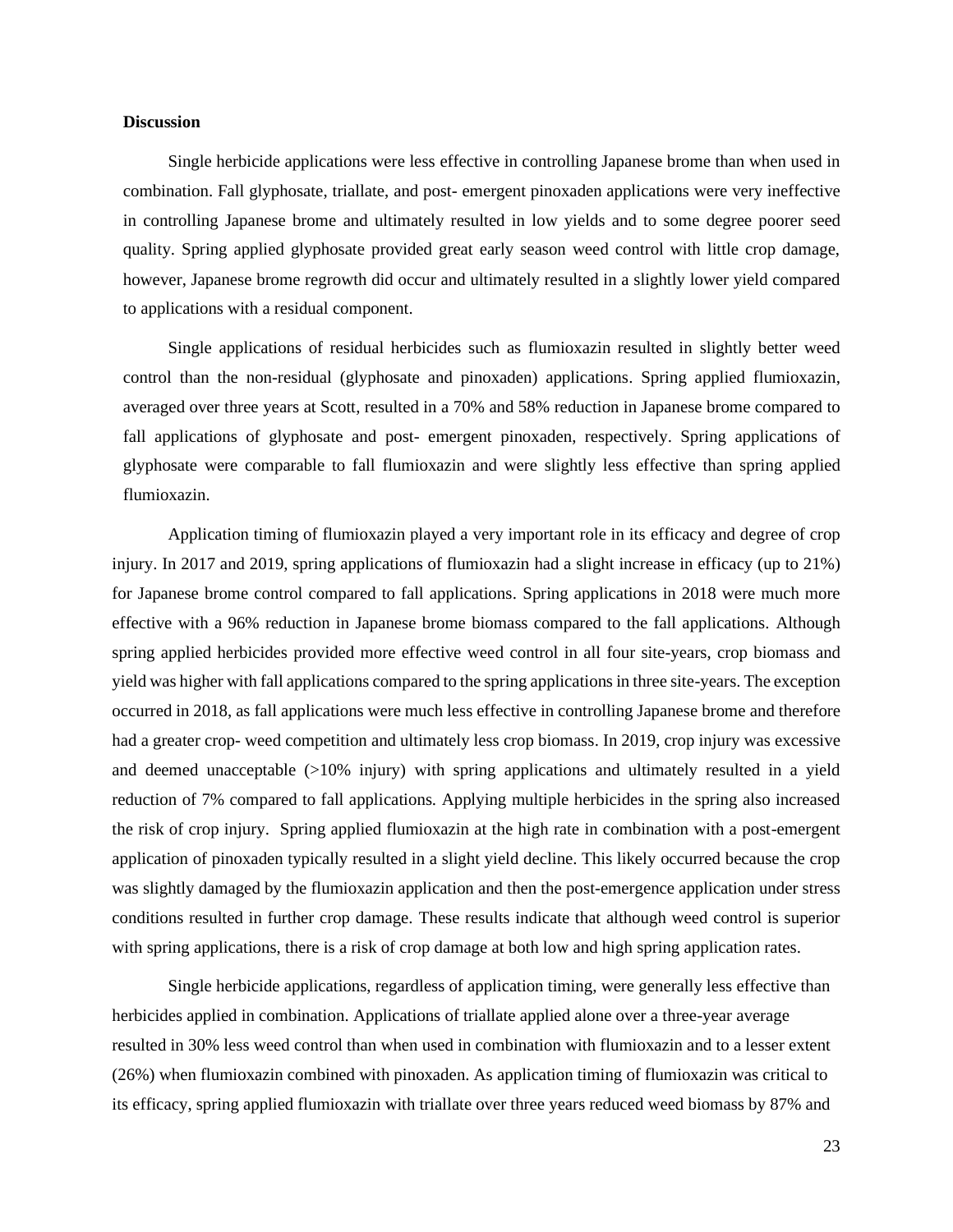by 51% when flumioxazin and pinoxaden were combined compared to their fall counterpart application. The application of triallate and flumioxazin applied in the spring appear to provide an additive effect as Japanese brome was strongly controlled with this combination in both 2017, 2018, and 2019 and to some degree at Lethbridge in 2017. Although this combination was very effective in controlling Japanese brome, it also caused notable crop injury.

Overall ranking of these products will be based on overall consistency of weed control and degree of crop injury. Spring applied glyphosate provided effective yet slightly inconsistent weed control that resulted in weed regrowth and slightly less yields compared to spring applied flumioxazin (high and low) with triallate and pinoxaden. Spring applied flumioxazin with triallate and with pinoxaden provided the most consistent weed control when averaged over all years. However, flumioxazin applied at a high rate with triallate and pinoxaden tended to cause greater crop injury compared to a low rate of flumioxazin with triallate and pinoxaden. Although these two combinations were the most effective in controlling Japanese brome, the risk of crop injury remains a prominent concern with both spring and fall applications. For this reason, registration of flumioxazin remains unlikely due to crop injury concerns, regardless of application rate or timing. The most practical and safe practice would be to spray glyphosate in the spring prior to seeding combined with an in-crop herbicide application.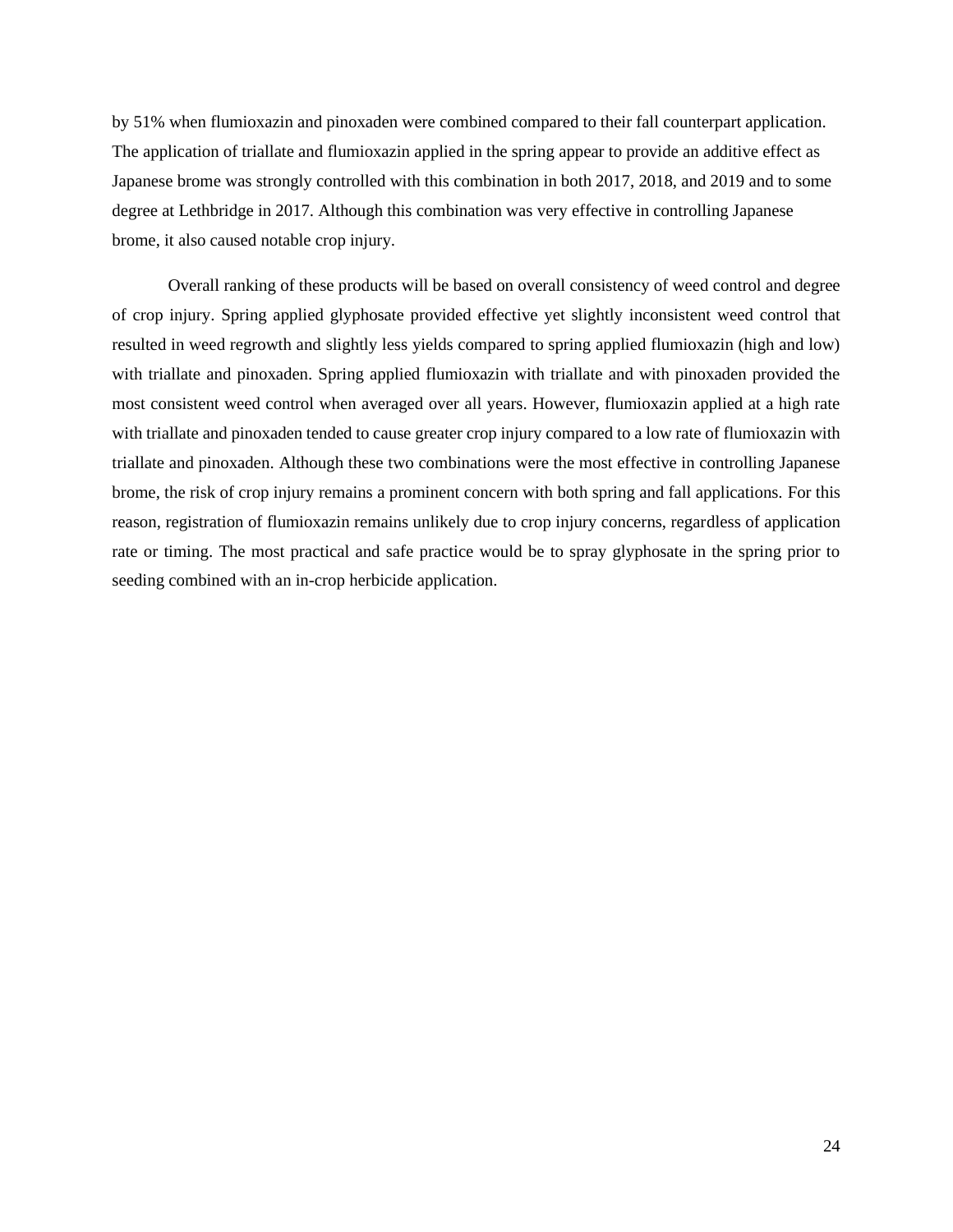## **APPENDIX A1:**

## **Agronomic Information**

**Table A1:** Selected agronomic information for Japanese brome weed control in malt barley at two locations in Western Canada in 2017- 2019.

| Activity                     |                  |                        |                                |                    |
|------------------------------|------------------|------------------------|--------------------------------|--------------------|
|                              | Lethbridge, 2017 | Scott, 2017            | <b>Scott, 2018</b>             | <b>Scott, 2019</b> |
| <b>Broadcasting J. brome</b> | October 06, 2016 | None                   | None                           | None               |
| <b>Fall application</b>      | October 22, 2016 | October 21, 2016       | October 19th, 2017             | October 24, 2019   |
| $(glyphosate +$              |                  |                        |                                |                    |
| flumioxazin)                 |                  |                        |                                |                    |
| <b>Fall application</b>      | October 22, 2016 | October 22, 2016       | October $19th$ , 2017          | October 24, 2019   |
| (triallate)                  |                  |                        |                                |                    |
| <b>Seeding date</b>          | May 10, 2017     | May 10, 2017           |                                | May 21, 2019       |
| <b>Spring application</b>    | April 19, 2017   | May 9, 2017            | May 18th, 2018                 | May 14, 2019       |
| $(glyphosate +$              |                  |                        |                                |                    |
| flumioxazin)                 |                  |                        |                                |                    |
| Post-emergence               | June 6, 2017     | June 15, 2017          | June 8 <sup>th</sup> , 2018    | June 17, 2019      |
| application                  |                  |                        |                                |                    |
| (pinoxaden)                  |                  |                        |                                |                    |
| <b>Fungicide application</b> | N/A              | July 14, 2017          | N/A                            | <b>NA</b>          |
|                              |                  | (metconazole)          |                                |                    |
| <b>Harvest</b> date          | August 17, 2017  | <b>August 28, 2017</b> | August 29 <sup>th</sup> , 2018 | September 16, 2019 |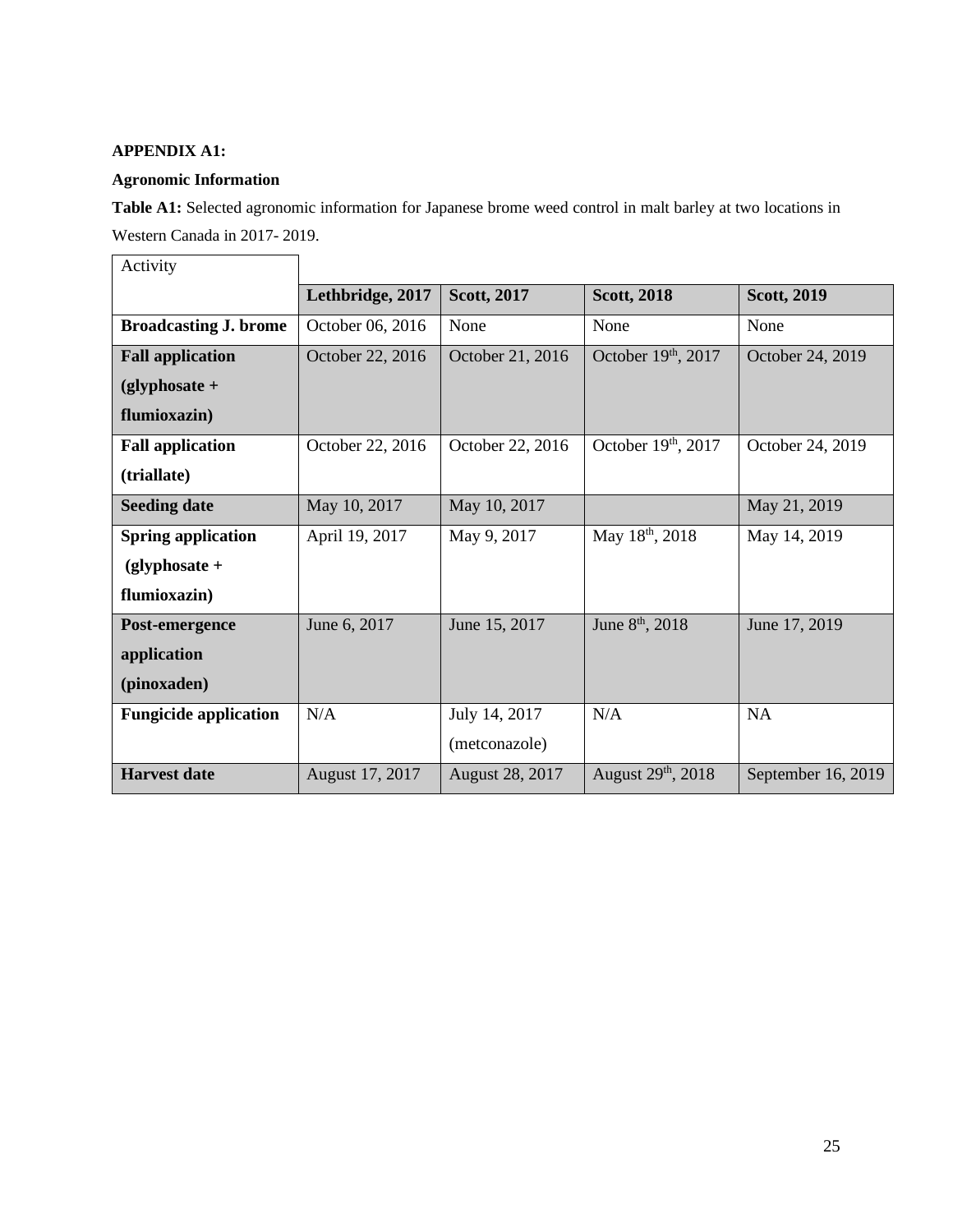## **APPENDIX B1:**

**Table B1:** Visual assessment scale (0-100) to evaluate herbicide efficacy for weed control and crop tolerance.

#### **Description of Visual 0-100 Rating Scale**

#### A) Evaluation of Herbicidal Action

The assessment of herbicide action of a product is based on the comparison of the treated plot with the untreated check plot. The aim is to assess as accurately as possible the decrease in biomass (ie. Number of plants, height, number of leaves, etc.) per weed species as compared to the check. The decrease in biomass is attributed to the action of the product. This reduction can be expressed by means of a linear scale.

| <b>Activity Range</b> | Description of Control | Suggested Interval size |
|-----------------------|------------------------|-------------------------|
| 91-100%               | Very Good to Excellent | 2%                      |
| 81-90%                | Good to Very Good      | 5%                      |
| 80%                   | Just Acceptable        |                         |
| 70-79%                | Suppression            | 5%                      |
| 60-69%                | Not Acceptable         | 5%                      |
| $< 60\%$              | Poor                   | 10%                     |

80% or better is considered acceptable control  $\bullet$ 

Without an exact count there are limits to the accuracy of assessment even for the practiced eye. It has therefore been found useful to aim for a differentiation of approximately 2% exactitude in the very good to excellent action range, but below that to estimate to not more than 5% or 10 % accuracy.

The evaluation is always based on the direct comparison between treated and untreated plots.

The use of the 0-100% assessment is no more or less subjective than using any other scale (0-9 or 0-10), and the researcher's judgement still can be incorporated into the assessment. We must recognize this assessment as not representing an actual count since it does not.

### **B) Evaluation of Crop Tolerance**

The same basic principals apply. The evaluation should again be done with a comparison to the untreated check.. In most cases, however, the untreated check suffer from the competition of the weeds and therefore one should include hand weeded check plots.

| <b>Phytotoxicity Range</b> | Assessment of Injury                           | Suggested Interval size |
|----------------------------|------------------------------------------------|-------------------------|
| $0 - 9%$                   | <b>Slight Discoloration</b><br>and/or Stunting | 2%                      |
| 10%                        | Just acceptable                                |                         |
| 11-30%                     | Not Acceptable                                 | 5%                      |
| < 30%                      | Severe                                         | 10%                     |

10% or less is considered acceptable injury

Initial Damage of up to 10% will generally be outgrown and will disappear with time. The impact of these low levels of injury will not be reflected in yield losses.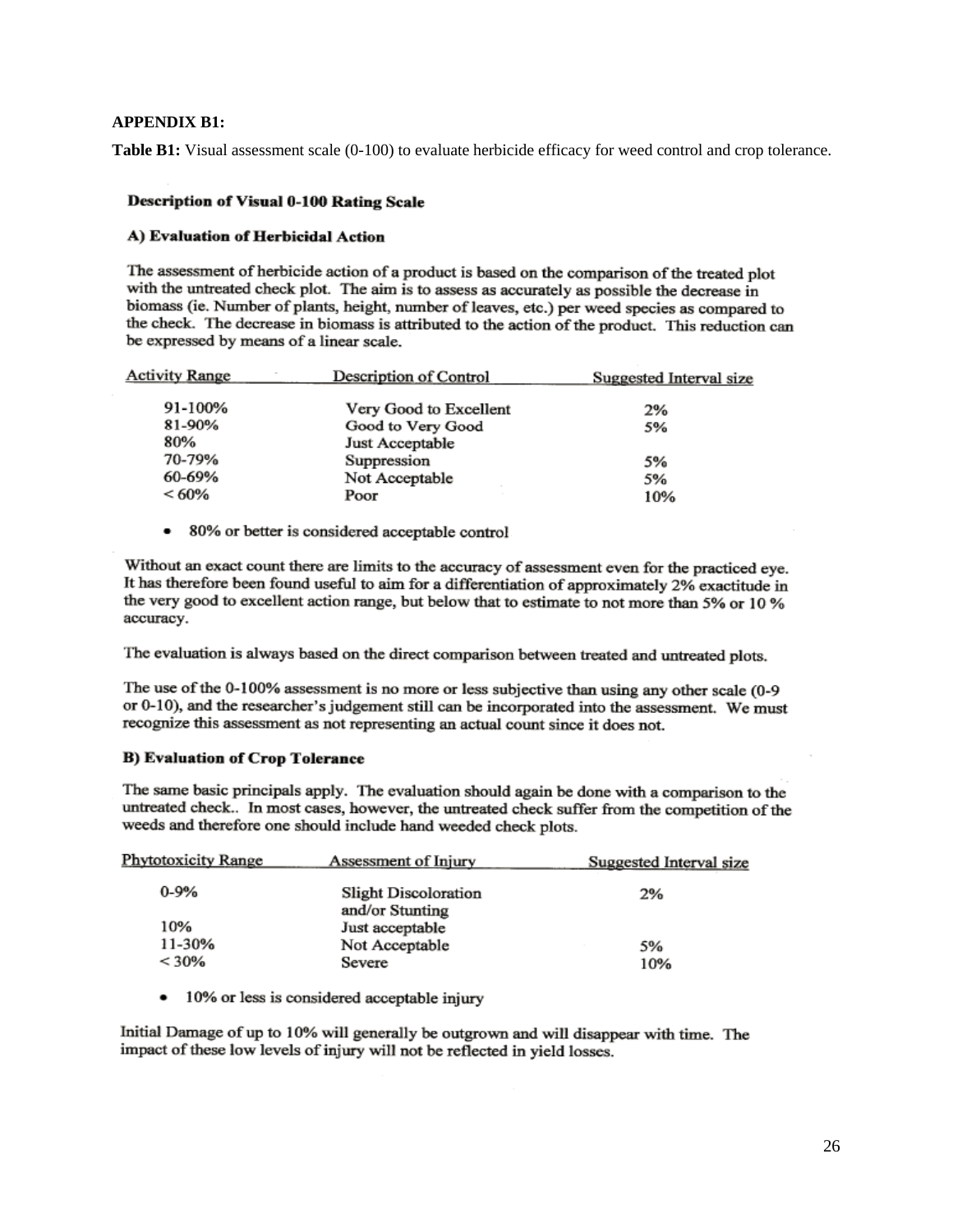## **References**

Andersen, M.R., DePuit E.J., Abernethy R.H., Kleinman L.H. 1990. Suppression of annual brome grasses by mountain rye on semiarid mined lands. Pages 47-55 *In:* Mcarthur, E.D., Romney E.M., Smith S.D., Tueller P.T. compilers. Proceedings-symposium on cheat-grass invasion, shrub die-off, and other aspects of shrub biology and management, Las Vegas, NV. Ogden, UT: USDA-Forest Service, Intermountain Research Station Gen. Tech. Rep. INT-276.

Anonymous. 2015. Guide to Crop Protection. Regina, SK: Saskatchewan Ministry of Agriculture. 562 p

Barkworth, M. E., K. M. Capels, S. Long, L. K. Anderton, and M. B. Piep. 2007. Flora of North America, Vol. 24. [Online] Available: [http://herbarium.usu.edu/webmanual \[2015\]](http://herbarium.usu.edu/webmanual%20%5b2015).

Beck, KG. 2016. Downy brome (Bromus tectorum) and Japanese brome (Bromus japonicus) biology, ecology, and management. Literature Review. https://www.nwcb.wa.gov/pdfs/Downy\_brome\_and\_Japanese\_brome\_literature\_review\_Colorado\_DRM [S\\_Dec\\_09](https://www.nwcb.wa.gov/pdfs/Downy_brome_and_Japanese_brome_literature_review_Colorado_DRM%20S_Dec_09) .pdf. 57 p. Accessed: March 27, 2020

Blackshaw, RE.1994. Differential competitive ability of winter wheat cultivars against downy brome. Agron J 86:649–654

Brouillet, L., Coursol F., Favreau M., Anions M. 2016. VASCAN, the database vascular plants of Canada. [Online] Available: http://data.canadensys.net/vascan/

Budd, A.C., Best K. F. 1964. Wild plants of the Canadian Prairies. Research Branch, Canada Department of Agriculture, Ottawa, ON.

Currie P.O., Volesky J.D., Hilken T.O. White R.S. 1987.Selective control of annual bromes in perennial grass stands. J. Range Mgt. 40: 547-550.

Darbyshire S.J. 2003. Inventory of Canadian Agricultural Weeds. Agriculture and Agri-Food Canada, Research Branch, Ottawa, ON.

Davis, L. W. 1993. Weed Seeds of the Great Plains: A Handbook for Identification. University Press of Kansas, Lawrence, Kansas.

Dore W.G. McNeill J. 1980. Grasses of Ontario. Minister of Supply and Services Canada, Hull, Quebec. 566 pp.

Gartner F.R., Roath L.R., White E.M. 1976. Advantages and disadvantages of prescribed burning. In: Use of prescribed burning in western woodland and range ecosystems: Proceedings of a symposium; 1976; Logan, UT. Logan, UT: Utah State University: 11-15.

Gayton D., Miller V. 2012. Impact of biological control on two knapweed species in British Columbia. J. Ecosyst. Mgt. 13:1-14.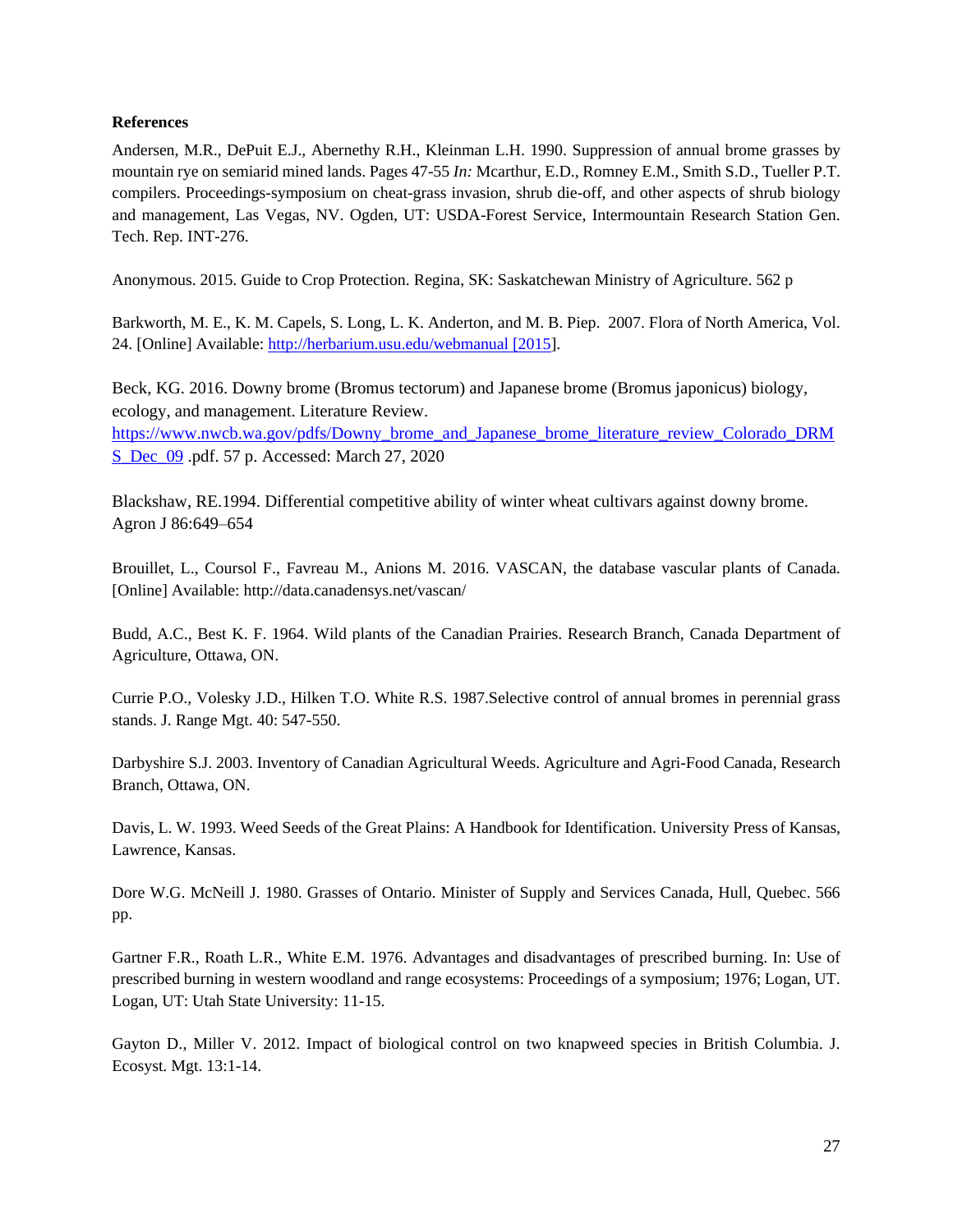Health Canada. 2015. Consumer Product Safety. Search Product Label service. Pest Management Regulatory Agency. [Online] Available: [http://pr-rp.hc-sc.gc.ca/ls-re/index-eng.php \[2015\]](http://pr-rp.hc-sc.gc.ca/ls-re/index-eng.php%20%5b2015).

Heap I. 2015. The international survey of herbicide resistant weeds. Weed Science Society of America. [Online] Available: www.weedscience.com

Johnson, E.N., Wang, Z., Geddes, C.M., Coles, K., Hamman, B. and Beres, B.L., 2018. pyroxasulfone is effective for management of bromus spp. In winter wheat in Western Canada. Weed Technology, 32(6), pp.739- 748.

Kirkland M.L., Brenzil C. 2007. Problem Weeds - A Cattleman's Guide. Government of Saskatchewan, Agriculture. [Online] Available: http://www.agriculture.gov.sk.ca/Problem\_Weeds\_Cattlemens\_Guide [2015].

Li, Q, Du, L, Yuan, G, Guo, W, Li, W, Wang, J .2016. Density effect and economic threshold of Japanese brome (*Bromus japonicus Houtt*.) in wheat. Chil J Agri Res 76:441–447

O'Connor, BJ, Gusta, LV, Paquette, SP (1991) A comparison of the freezing tolerance of downy brome, Japanese brome and Norstar winter wheat. Can J Plant Sci 71:565–56

Ogle S.M., Reiners W.A., Gerow K.G. 2003. Impacts of exotic annual brome grasses (*Bromus* spp.) on ecosystem properties of northern mixed grass prairie. American Midland Naturalist 149(1):46-58.

Stahlman, PW, Miller, SD .1990. Downy brome (*Bromus tectorum*) interference and economic thresholds in winter wheat (*Triticum aestivum*). Weed Sci 38:224–228

Upadhyaya, MK, McIlvride, D, Turkington, R (1986) The biology of Canadian weeds: 75. *Bromus tectorum* L. Can J Plant Sci 66:689–709.

Whitson, T. D., L. C. Burrill, S. A. Dewey, D. W. Cudney, B. E. Nelson, R. D. Lee, and R. Parker. 1992. Weeds of the West. Western Society of Weed Science, Jackson, Wyoming.

### *Extension & Acknowledgements*

 This demonstration was a formal stop during the Farmer Writers of Saskatchewan Tour at Scott Saskatchewan in 2017. The tour was well attended and signs were in place to acknowledge the support of Saskatchewan Barley Development Commission. A poster presentation was also conducted at Soils and Crops conference in Saskatoon, Saskatchewan in 2018. At the WARC annual conference, Crop Opportunity on March 13<sup>th</sup>, 2018 the trial was highlighted and presented in North Battleford, Saskatchewan where there was approximately 120 producers and agronomists in attendance. Eric Johnson presented a project update at the Scott Research Field Day in 2018 with approximately 95 attendees. The results in the form of a factsheet will also be made available on the WARC website. The Saskatchewan Barley Development Commission was acknowledged at all of the extension events.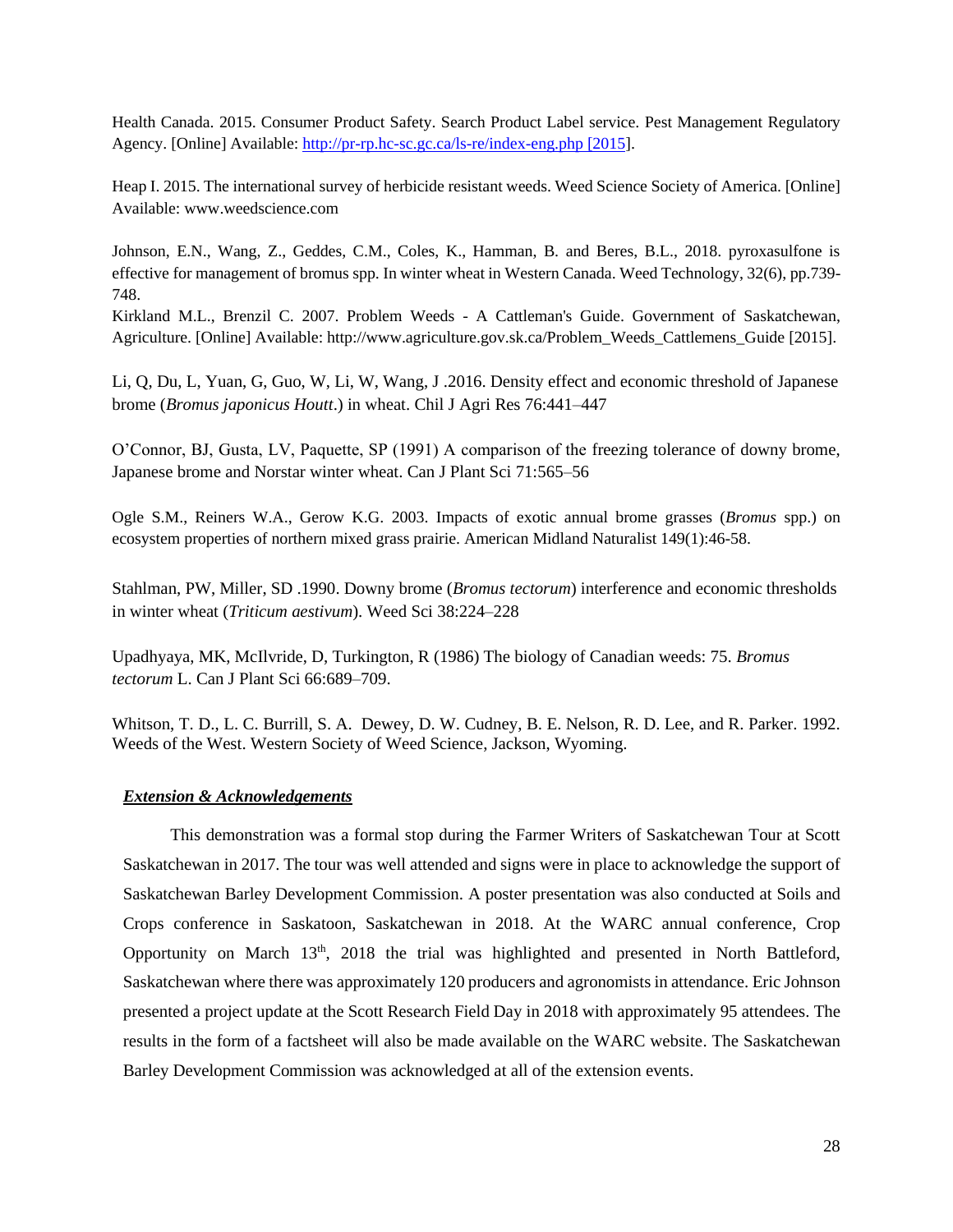## **10. Conclusions and Recommendations**

Overall ranking of these products will be based on overall consistency of weed control and degree of crop injury. Spring applied glyphosate provided effective yet slightly inconsistent weed control that resulted in weed regrowth and slightly less yields compared to spring applied flumioxazin (high and low) with triallate and pinoxaden. Spring applied flumioxazin with triallate and with pinoxaden provided the most consistent weed control when averaged over all years. However, flumioxazin applied at a high rate with triallate and pinoxaden tended to cause greater crop injury compared to a low rate of flumioxazin with triallate and pinoxaden. Although these two combinations were the most effective in controlling Japanese brome, the risk of crop injury remains a prominent concern with both spring and fall applications. For this reason, registration of flumioxazin remains unlikely due to crop injury concerns, regardless of application rate or timing. The most practical and safe practice would be to spray glyphosate in the spring prior to seeding combined with an in-crop herbicide application.